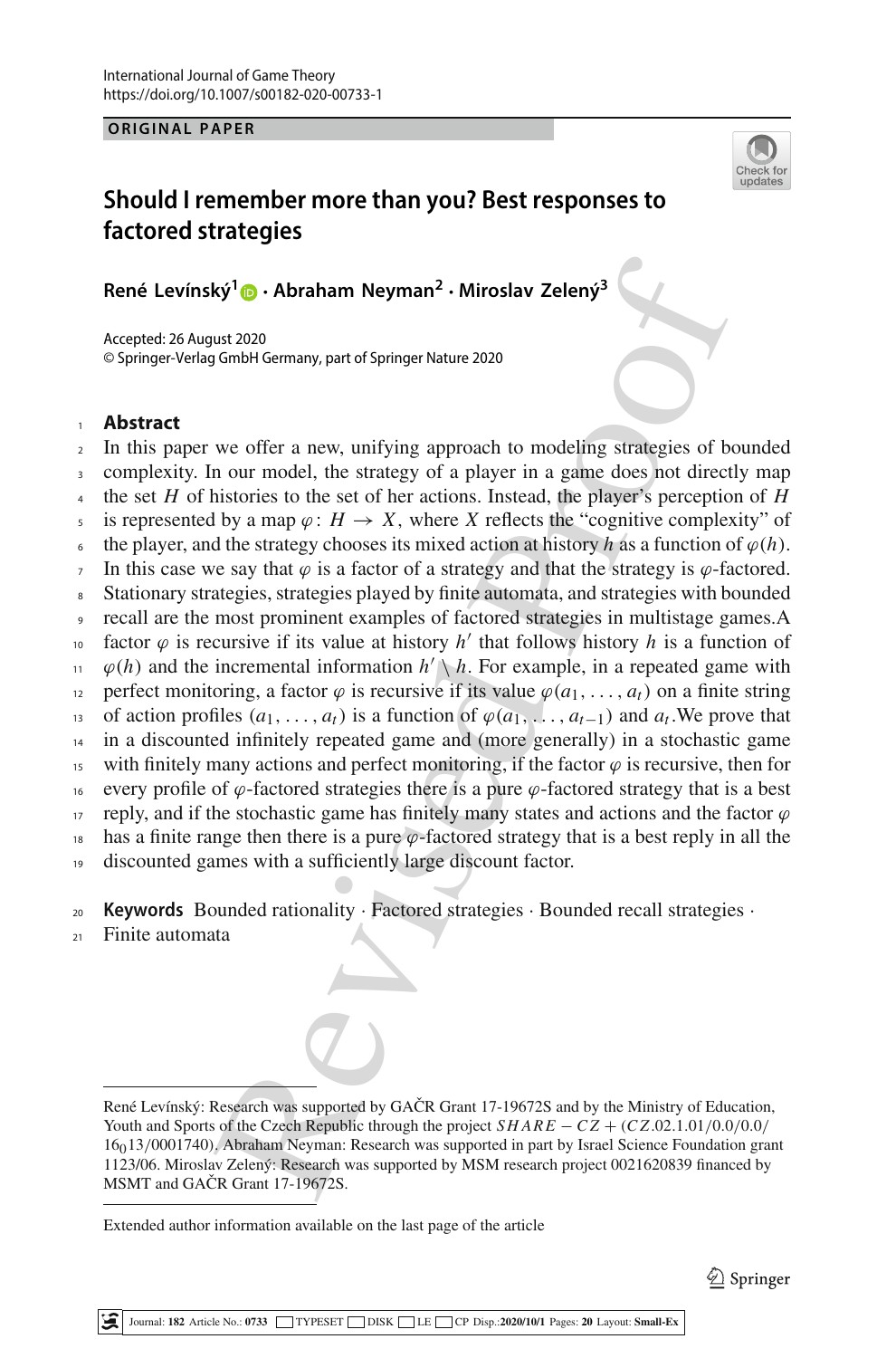# <sup>22</sup> **1 Introduction**

<sup>23</sup> There are two widely studied approaches to modeling strategies of bounded complex-<sup>24</sup> ity in repeated games. One approach is to assume that players have stationary bounded  $25$  recall Auma[n](#page-18-2)n [\(1981\)](#page-18-0), Leh[r](#page-18-1)er [\(1988\)](#page-18-1), Aumann and Sorin [\(1989\)](#page-18-2). Such players have

<sub>26</sub> imperfect consciousness of the actual stage of the game, and their actions in the cur- $27$  rent stage game rely only on the signals, e.g., players' actions, of the last  $k$  rounds. <sup>28</sup> The strategies of such players are called stationary bounded recall strategies, hence-<sup>29</sup> forth, SBR strategies. The other approach is to assume that players have stationary <sup>30</sup> finite memory Neyma[n](#page-18-3) [\(1985\)](#page-18-3), Rubinstei[n](#page-18-4) [\(1986](#page-18-4)), Abreu and Rubinstein (1988), Ben<sup>31</sup> Porat[h](#page-18-6) [\(1993\)](#page-18-6). Such players track a finite summary of the history of play and update <sup>32</sup> their summaries as a function of the current memory and the new input. The strategies

33 of such players are implementable by finite automata (Moore machines).

<sup>34</sup> Both approaches provide a measure of the complexity of the strategy. Under the <sup>35</sup> bounded recall approach, the complexity of a strategy is described by the "depth of <sup>36</sup> recall" and under the finite memory approach the complexity of a strategy is measured <sup>37</sup> by the minimal number of states the automaton must have to play the given strategy.

Every the way [of](#page-18-5) the signals, e.g., players' actions, of the last *k* is of such a mean and the mean and the signals, e.g., players' actions, of the last *k* is of such players' actions, of the last *k* is of such players <sup>38</sup> In th[i](#page-18-7)s paper, the question raised by Kalai (1990), "What information system (size <sup>39</sup> and structure) should a player maintain when playing a strategic game?," is examined <sup>40</sup> in the context of strategies of bounded complexity. Explicitly, we study the minimal <sup>41</sup> complexity of a strategy that is the best response to a strategy of a given complexity. <sup>42</sup> Abreu and Rubinstei[n](#page-18-5) [\(1988\)](#page-18-5) shows that for every finite automaton *A*<sup>1</sup> of Player 1, <sup>43</sup> there exists a finite automaton  $A_2$  of Player 2 whose number of states is less than or  $44$  equal to the number of states of  $A_1$ , such that  $A_2$  maximizes its own payoff in the  $45$  discounted repeated game against  $A_1$ . Here, we address this question in the broader <sup>46</sup> context of the newly defined concept of factored strategies.

<sup>47</sup> In addition, we study this question not only in the classic repeated game context, <sup>48</sup> namely, in supergames with finitely many stage actions and perfect monitoring, but <sup>49</sup> also in the stochastic game context.

<sup>50</sup> Let us also remark that relationships between the minimal size of an automaton that 51 implements a strategy and the complexity of the strategy were investigated by Kalai <sup>52</sup> and Stanfor[d](#page-18-8) (1988) who studied the complexity of strategies forming equilibria.

<sup>53</sup> A strategy is any map from the player's information sets to the set of feasible <sup>54</sup> actions. In the repeated game model with perfect monitoring the information sets are <sup>55</sup> the possible histories, i.e., the finite strings of action profiles.

<sup>56</sup> Under our bounded rationality approach, the player may not be cognitively capable <sub>57</sub> of distinguishing two distinct histories. Hence, the player can base her actions only s on some equivalence classes of indistinguishable histories.<sup>[1](#page-1-0)</sup>

 $59$  Let  $\varphi$  be the map that assigns to any possible history *h* its equivalence class of 60 indistinguishable histories *x*. Hence,  $\varphi$  is a function from the set *H* of all possible <sup>61</sup> histories onto the set *X* of equivalence classes of indistinguishable histories. Naturally,  $62$  we are interested in cases where the function  $\varphi$  is not injective. A strategy whose action 63 at any history *h* is a function of  $\varphi(h)$  is called a  $\varphi$ -factored strategy.

#### $\mathcal{L}$  Springer

<span id="page-1-0"></span><sup>&</sup>lt;sup>1</sup> Partitions of the space of histories have already been used for other purposes in the theory of Markovian strat[e](#page-18-9)gies Maskin and Tirole [\(2001\)](#page-18-9).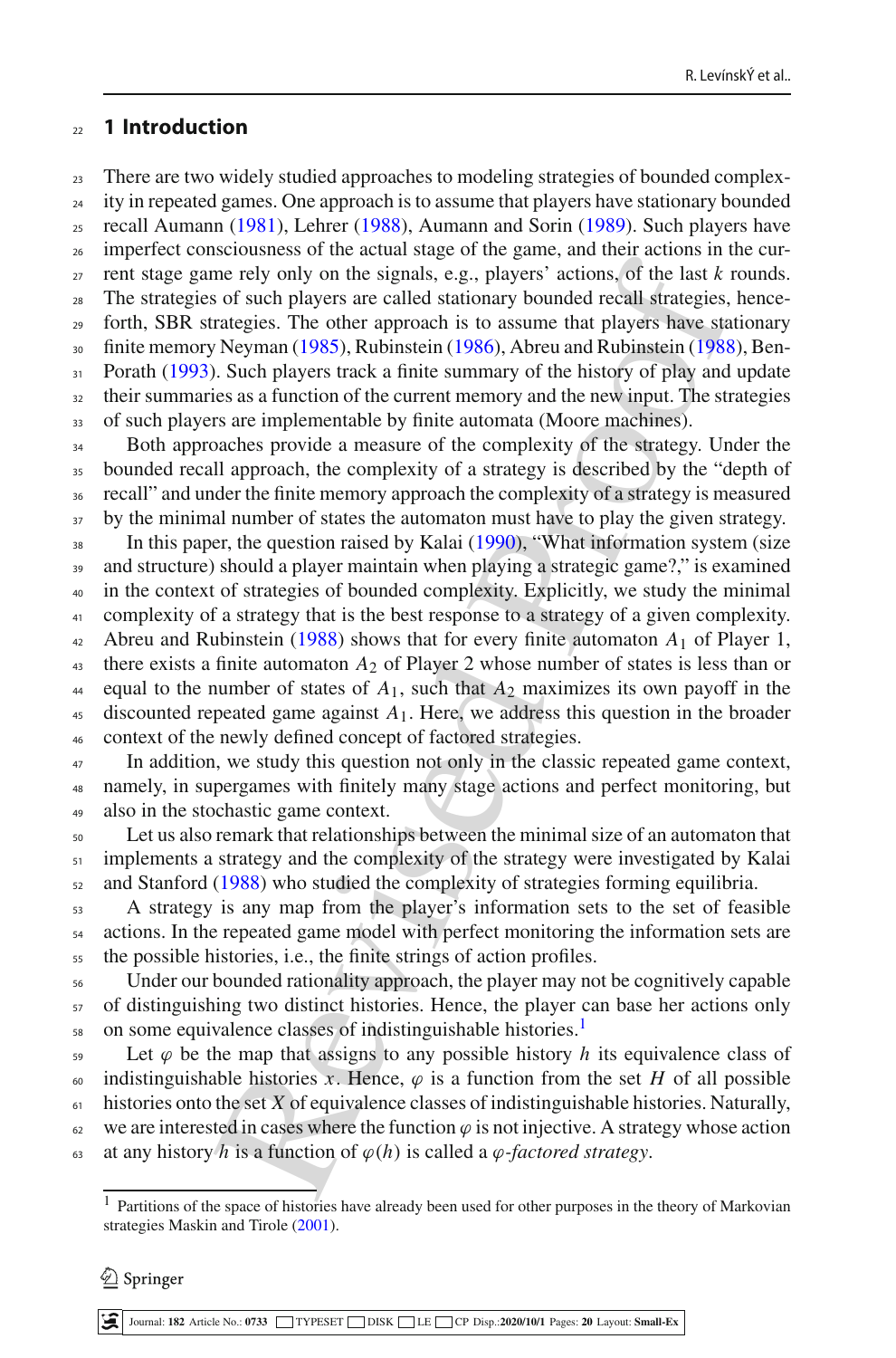Examples of factored strategies in the repeated game are SBR strategies and strate- gies that are implementable by an automaton. For example, let us illustrate that a stationary bounded *k*-recall strategy is a factored strategy: it does not distinguish  $\epsilon_0$  between two different histories *h* and *h'* that are identical in the last *k* coordinates; 68 hence, its choice of an action depends on the image of the factor  $\varphi$  that maps a history to its last *k* action profiles.

 $\pi$ <sup>0</sup> The question that arises is, what are the game models and the factors  $\varphi$  such that  $\pi$  for any  $\varphi$ -factored strategy of Player 1, Player 2 has a best reply that is a  $\varphi$ -factored <sup>72</sup> strategy?

 We show an example of a discounted repeated game, a factor  $\varphi$ , and a profile of  $\varphi$ -factored strategies for which no  $\varphi$ -factored strategy is a best reply. Hence, even in the discounted repeated game model an additional assumption on the factor  $\varphi$  is needed in order to derive a positive result.

 The additional assumption is recursiveness. A factor in the repeated game is *recur-* $\gamma_8$  *sive* if its value on any finite string of actions  $(a_1, \ldots, a_t)$  is a function of  $a_t$  and its value on (*a*1,..., *at*<sup>−</sup>1). Note that the factor of a SBR strategy and of a strategy that is implementable by an automaton (with deterministic transitions) is recursive.

81 Our main result asserts that if the factor  $\varphi$  is recursive, then, for any profile of  $\varphi$ -<sup>82</sup> factored strategies in the discounted repeated game with finitely many stage actions, 83 there is a best reply that is a pure  $\varphi$ -factored strategy. This result holds not only in the <sup>84</sup> classic repeated game context but also in the stochastic game context.

<sup>85</sup> Our main result generalizes analogous results of Blackwell (1962) and Derma[n](#page-18-11) <sup>86</sup> [\(1965\)](#page-18-11) for a Markov decision process (MDP), and the proof relies on the same ideas 87 as those used i[n](#page-18-11) the proofs of Blackwell (1962) and Derman [\(1965](#page-18-11)).

88 All relevant notions will be defined and discussed in the next section. Section [3](#page-5-0) <sup>89</sup> introduces the concept of factored strategies and presents examples. Section [4](#page-7-0) contains <sup>90</sup> the main results and their proofs. In Sect. 5 we connect our results with well-known 91 theorems of Derman and Blackwell, Sect. 6 concludes.

# <sup>92</sup> **2 The game models**

som[e](#page-14-0)thing the same the same mo[d](#page-18-10)els and the factors  $\varphi$  sum that arises is, what are the game models and the factors  $\varphi$  sum that arises is for which no  $\varphi$ -factored strategy of Player 1, Player 2 has a best reply th 93 If *X* is a finite or countable set (or a measurable space), then  $\Delta(X)$  denotes the set <sup>94</sup> of all probabilities on *X*. For ease of exposition we focus on multistage two-person <sup>95</sup> games with perfect monitoring. The results of the present paper on the best reply can  $\frac{1}{96}$  be extended (from two-person games) to *n*-person games ( $n > 2$ ) by considering 97 Players  $1, 2, \ldots, n-1$  as a single player.

# <sup>98</sup> **2.1 Supergames**

<sup>99</sup> We start by recalling the model of the two-person supergame with finite action sets. Let  $G = \langle A_1, A_2, u_1, u_2 \rangle$  be a strategic game, where  $A_i$  is the nonempty finite set of actions of player  $i \in \{1, 2\}$  and  $u_i : A_1 \times A_2 \rightarrow \mathbb{R}$  is the payoff function of 102 player *i*. The corresponding supergame  $G^{\infty}$  is played as follows. In each period  $t \in \mathbb{N} = \{1, 2, 3, \ldots\}$ , Players 1 and 2 make simultaneous and independent moves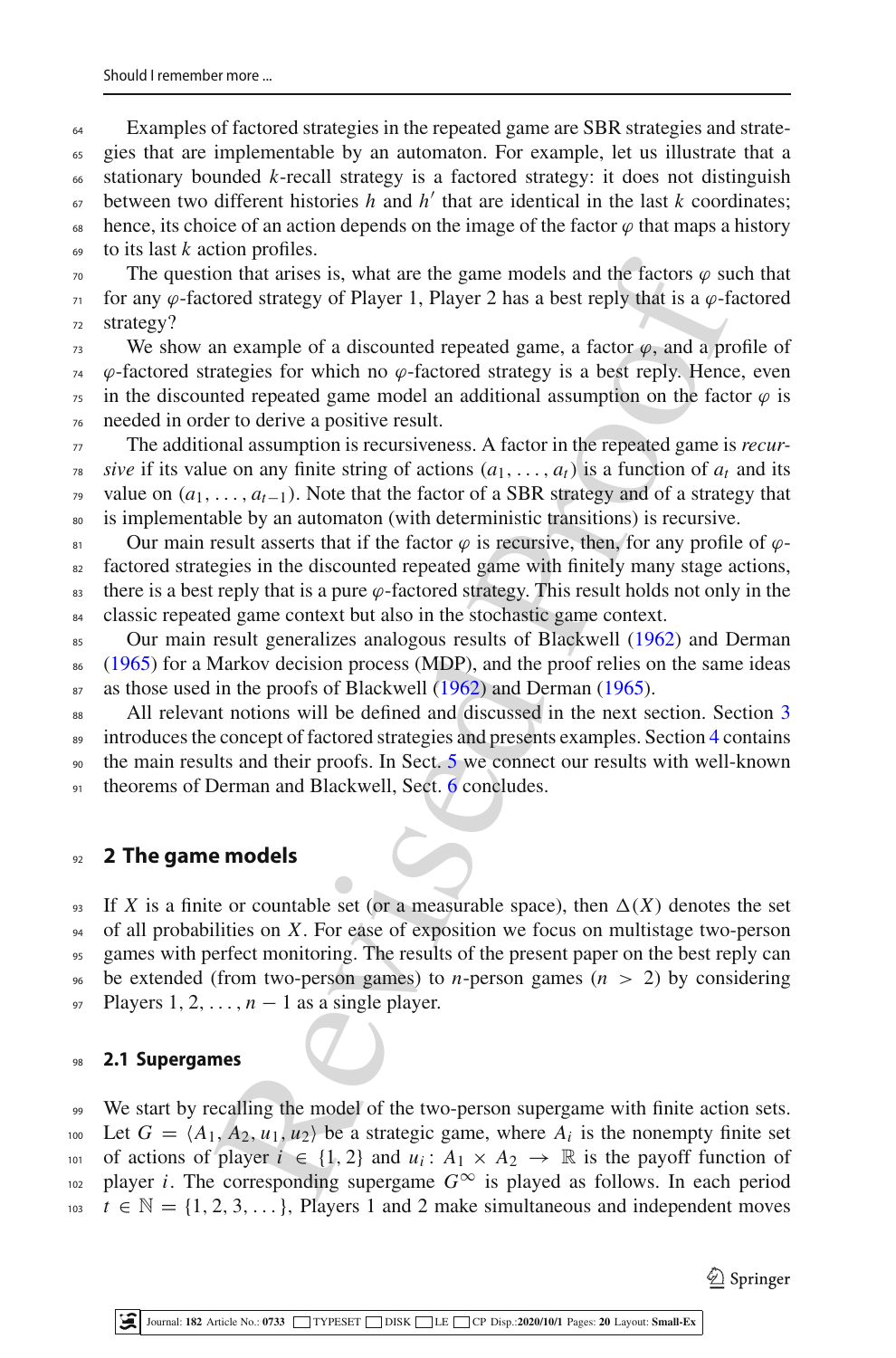$a_t^i \in A_i$ ,  $i = 1, 2$ . A play of the supergame is a sequence of action profiles  $(a_t)_{t=1}^{\infty}$  with  $a_t = (a_t^1, a_t^2) \in A := A_1 \times A_2$ . A play  $(a_t)_{t=1}^{\infty}$  defines a stream  $(u_i(a_t))_{t=1}^{\infty}$  of <sup>106</sup> payoffs to player *i*.

<sup>107</sup> We assume perfect monitoring. Hence, a *pure strategy for player i in the supergame*  $G^∞$  is a mapping  $σ$ :  $A^∗ → A_i$ , where  $A^∗$  denotes the set of all finite sequences of 109 elements from *A* (including the empty one). A pure strategy  $\sigma$  plays in the *t*-th round the action  $\sigma(a_1,\ldots,a_{t-1})$ , where  $(a_1,\ldots,a_{t-1}) \in A^{t-1}$  is the sequence of actions 111 that have already been played.

A *behavioral strategy for player i in the supergame*  $G^{\infty}$  *is a mapping*  $\sigma: A^* \to$  $(1)$ <sub>113</sub>  $\Delta(A_i)$ . A behavioral strategy  $\sigma$  plays in the *t*-th round an action  $a_i^i \in A_i$  with the probability  $\sigma(a_1, \ldots, a_{t-1})(a_t^i)$ , where  $(a_1, \ldots, a_{t-1}) \in A^{t-1}$  is the sequence of <sup>115</sup> actions that have already been played. Pure strategies can be viewed as a special case  $_{116}$  of behavioral strategies by identifying  $A_i$  with the Dirac measures on  $A_i$ . This point 117 of view will be used throughout the paper.

### <sup>118</sup> **2.2 Supergames with time-dependent stage games**

**Example 12** and  $\chi$  and  $\chi$  and  $\chi$  and  $\chi$  and  $\chi$  and  $\chi$  and  $\chi$  and  $\chi$  and  $\chi$  and  $\chi$  and  $\chi$  and  $\chi$  and  $\chi$  and  $\chi$  and  $\chi$  and  $\chi$  and  $\chi$  and  $\chi$  and  $\chi$  and  $\chi$  and  $\chi$  and  $\chi$  are  $\chi$  a 119 The previous concept can be generalized as follows. Let  $\Gamma = \{A_1(t), A_2(t),$  $u_1(t), u_2(t)$ } be a sequence of stage games. The game  $\Gamma$  is played as follows. In  $121$  each period  $t \in \mathbb{N}$ , Players 1 and 2 make simultaneous and independent moves  $a_i^i \in A_i(t), i = 1, 2$ . A *play* of  $\Gamma$  is a sequence of action profiles  $(a_i)_{i=1}^{\infty}$  with *t*<sub>123</sub>  $a_t = (a_t^1, a_t^2) \in A(t) := A_1(t) \times A_2(t)$ . A play  $(a_t)_{t=1}^{\infty}$  defines a stream  $(u_i(t)(a_t))_{t=1}^{\infty}$ 124 of payoffs to player *i*. The pure and behavioral strategies of player *i* in  $\Gamma$  are defined as a family of mappings  $\sigma_t$ ,  $t \geq 1$ , from  $\times_{s \leq t} A(s)$  to  $\Delta(A_i(t))$ .

### <sup>126</sup> **2.3 Stochastic games**

127 A two-person *stochastic game* with finite action sets is a 5-tuple  $\Gamma = \langle S, A, u, p, \mu \rangle$ , <sup>128</sup> where

- <sup>129</sup> *S* is a nonempty set, called the *state space*;
- $A(z) = A_1(z) \times A_2(z)$  is a cartesian product of two nonempty finite sets. It is the 131 set of *action pairs*: for every state  $z \in \overline{S}$ ,  $A_i(z)$  is the finite set of feasible actions of player  $i \in \{1, 2\}$  in state  $\zeta$ ;
- $u = (u_1, u_2)$  is a function from the set of pairs  $(z, a)$  with  $z \in S$  and  $a \in A(z)$  to  $\mathbb{R}^2$ . It is the *payoff function*:  $u_i(z, a)$  is the payoff to player *i* when the action pair
- 135  $a \in A(z)$  is played in state  $z \in S$ ;
- *p* is a *transition function*: for each state  $z \in S$  and each action pair  $a \in A(z)$ , *p*(· | *z*, *a*)  $\in \Delta(S)$  is the distribution of the next state; i.e.,  $p(z' | z, a)$  is the probability of moving to state  $z'$  if the players played the action pair *a* in state *z*;
- 139  $\mu \in \Delta(S)$  is the distribution of the initial state.

140 A *play* of the stochastic game  $\Gamma$  is a sequence of states and action pairs 141 (*z*<sub>1</sub>, *a*<sub>1</sub>,...,*z*<sub>t</sub>, *a*<sub>t</sub>,...) with  $a_t \in A(z_t)$ . The set of all plays in  $\Gamma$  is denoted by  $H^{\infty}$ , <sup>142</sup> i.e.,

$$
H^{\infty} = \big\{ (z_1, a_1, \ldots, z_t, a_t, \ldots) : z_t \in S \text{ and } a_t \in A(z_t) \text{ for every } t \in \mathbb{N} \big\}.
$$

 $\textcircled{2}$  Springer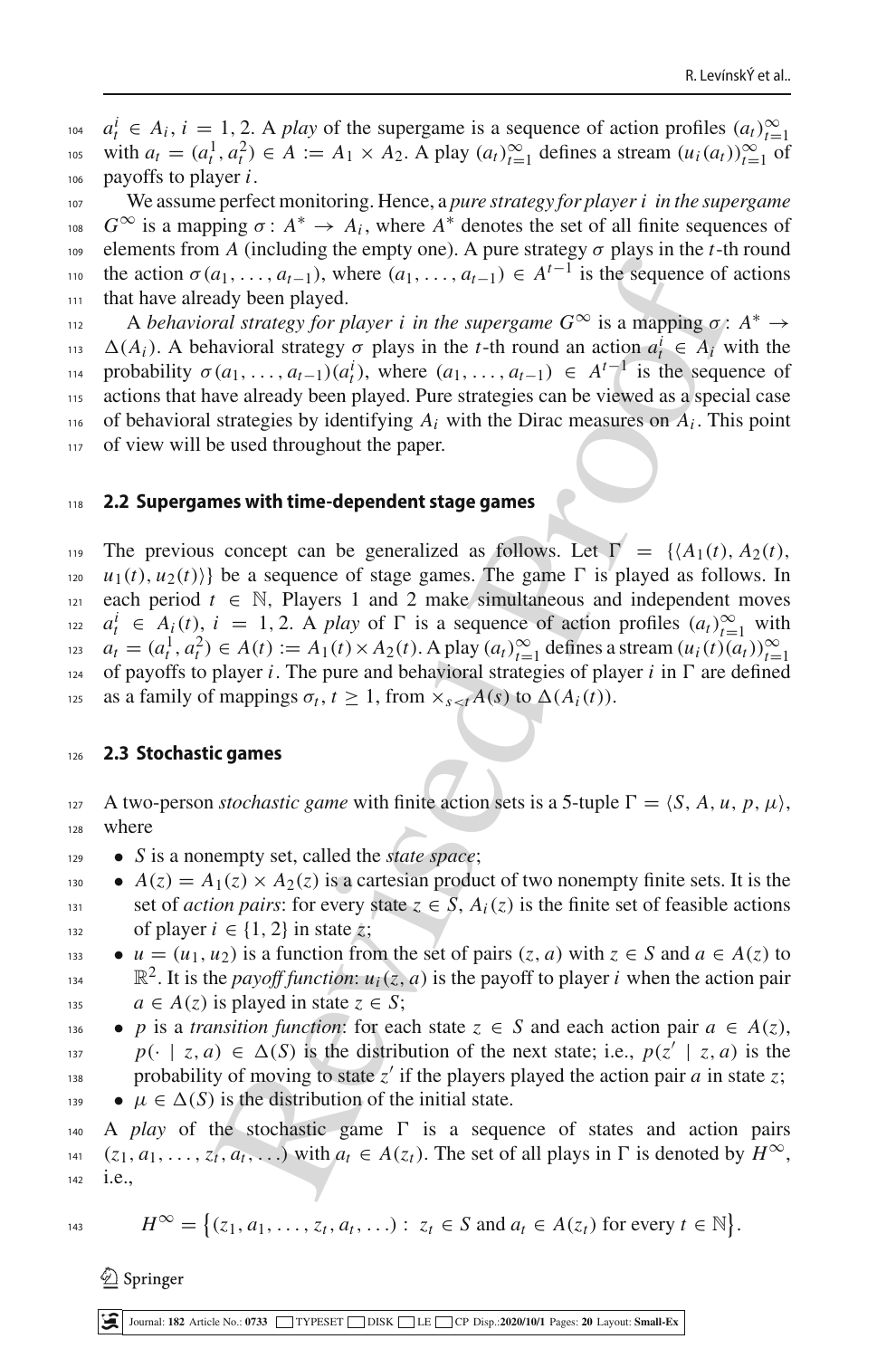<sup>144</sup> Additional measurability conditions, which are not stated here, are assumed in the <sup>145</sup> case where the state space is a measurable space.

 Consider a two-person stochastic game with perfect monitoring. In such a game, each player observes the sequence (*z*1, *a*1,..., *at*<sup>−</sup>1,*zt*) of past states and action pairs before choosing her action in state *t*. Hence, a *pure strategy of player i* specifies her *t*<sup>49</sup> *action*  $a_t^i$  ∈  $A_i(z_t)$  as a function of the sequence  $(z_1, a_1, \ldots, a_{t-1}, z_t)$  of past states and action pairs. Similarly, a *behavioral strategy of player i* specifies the probability of her action  $a_t^i \in A_i(z_t)$  as a function of the sequence  $(z_1, a_1, \ldots, a_{t-1}, z_t)$  of past states and action pairs.

<sup>153</sup> A pair  $\sigma^1$  and  $\sigma^2$  of behavioral strategies of Players 1 and 2, respectively, defines a probability distribution  $P_{\sigma^1\sigma^2}$  on the space of plays  $H^{\infty}$  as follows. The distribution of  $z_1$  is  $\mu$ . The conditional probability that  $a_t = (a^1, a^2) \in A(z_t)$ , given  $z_1, a_1, \ldots, z_t$ <sup>156</sup> is

$$
^{157}
$$

$$
\sigma^1(z_1,a_1,\ldots,z_t)\left(a^1\right)\cdot \sigma^2(z_1,a_1,\ldots,z_t)\left(a^2\right).
$$

The conditional distribution of  $z_{t+1}$ , given  $z_1, a_1, \ldots, z_t, a_t$ , is  $p(\cdot | z_t, a_t)$ .

 $\langle v_1 \rangle$  to a bundance of entroined by the proof  $\langle v_1 \rangle$  is equivalent  $\langle v_1 \rangle$  is equivalent to a single  $\langle A(z) \rangle$  as a function of the sequence  $(z_1, a_1, ..., a_{t-1}, z_t)$  on the sequence  $(z_1, a_1, ..., a_{t-1}, z_t)$  on the space Similarly, a finite initial segment *h* of a play of the stochastic game along a pair  $\sigma$ <sup>1</sup> <sup>160</sup> and  $\sigma^2$  of behavioral strategies (of Players 1 and 2, respectively) defines a probability distribution  $P_{(q_1, q_2|h)}$  on the set  $H(h)$  of all plays that extend the finite sequence h. The expectation with respect to the probability distribution  $P_{(\sigma^1, \sigma^2|h)}$  is denoted by 163  $E_{(\sigma^1, \sigma^2|h)}$ .

### <sup>164</sup> **2.3.1 Payoffs**

<sup>165</sup> Let  $\sigma$ <sup>1</sup> and  $\sigma$ <sup>2</sup> be strategies of Players 1 and 2, respectively, in the stochastic game 166  $\Gamma$  and let  $h = (z_1, a_1, \ldots, z_\ell)$ , or  $h = (z_1, a_1, \ldots, a_{\ell-1})$ , be a finite history. The 167 subgame that follows the initial history *h* is denoted by  $(\Gamma | h)$ .

168 The *β* -discounted payoff to player i,  $0 \le \beta < 1$ , in  $(Γ | h)$  is defined by

$$
V_{\beta}^i(\sigma^1, \sigma^2 | h) = E_{(\sigma^1, \sigma^2 | h)} \bigg( \sum_{t=l}^{\infty} \beta^{t-l} u_i(z_t, a_t) \bigg).
$$

# <sup>170</sup> **2.3.2 Subclasses of stochastic games**

<sup>171</sup> A *Markov decision process*(henceforth *MDP*) is a one-person stochastic game; hence, <sup>172</sup> it is a special case of a stochastic game.

<sup>173</sup> A supergame is a stochastic game with a single state; hence, it is a special case of <sup>174</sup> a stochastic game.

175 Similarly, a supergame with time-dependent stage games can be viewed as a stochas- $176$  tic game whose state space is the set of positive integers N and the transitions are 177 deterministic:  $N \ni t \mapsto t + 1$ .

Therefore, the  $\beta$ -discounted payoff is well defined for a supergame, as well as for <sup>179</sup> a supergame with time-dependent stage games as long as the stage payoffs are either <sup>180</sup> bounded or grow at a subexponential rate in *t*.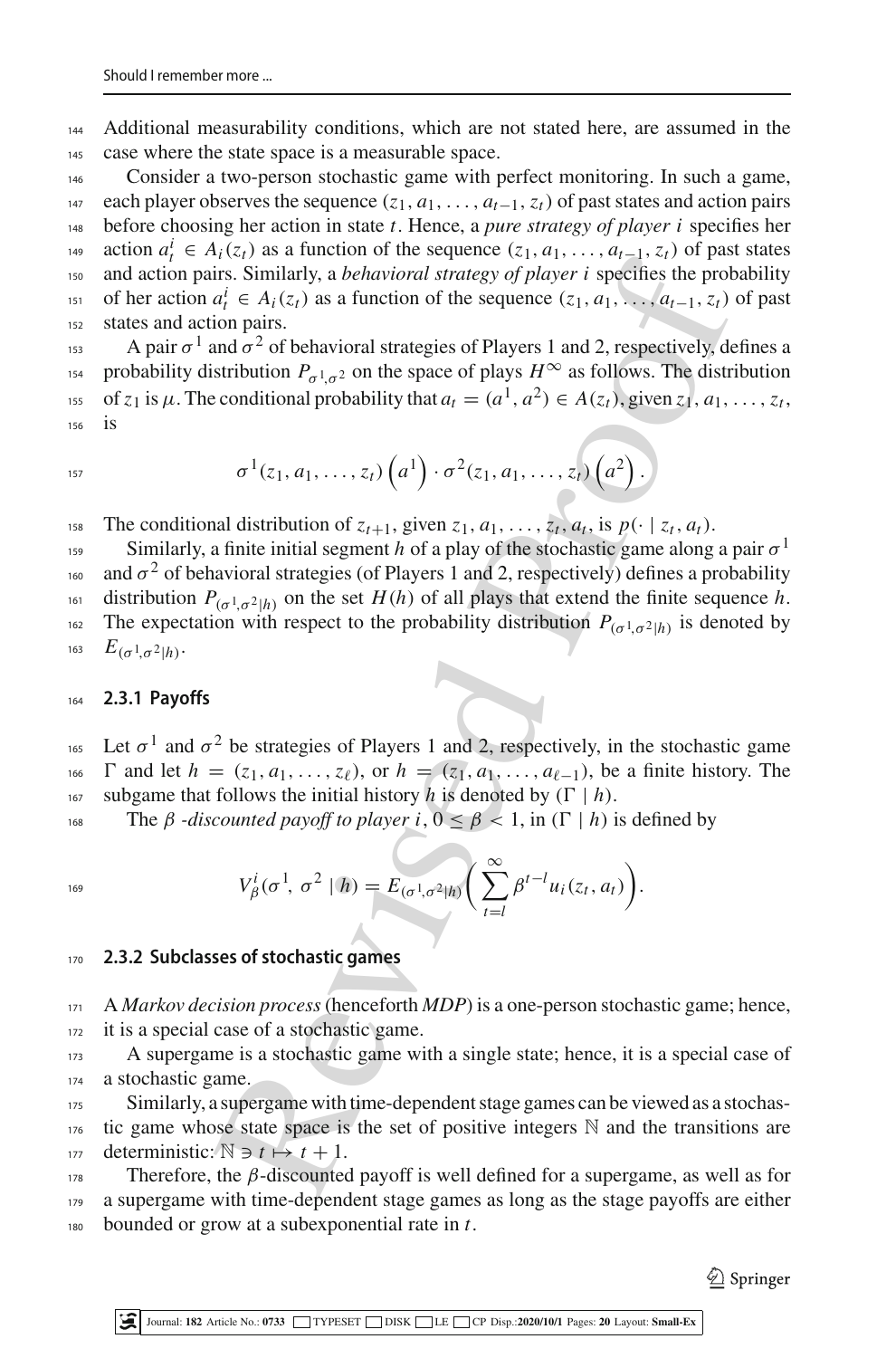<sup>181</sup> Therefore, results for stochastic games with finitely many states have direct conse-<sup>182</sup> quences for supergames and results for stochastic games with countably many states 183 have direct consequences for supergames with time-dependent stage games.

# <span id="page-5-0"></span><sup>184</sup> **3 Factored strategies**

<sup>185</sup> In this section we define the concept of a factored strategy. This concept plays a central role in the results of the paper. For simplicity, we start with the introduction of the concept in the supergame model, and thereafter continue with the definition in the more general model of a stochastic game.

#### <sup>189</sup> **3.1 Factored strategies in supergames**

we define the concept of a factored strategy. This concept plays a<br>sults of the paper. For simplicity, we start with the introduction<br>e supergame model, and thereafter continue with the introduction<br>model of a stochastic  $190$  Let *F* denote the set of all information sets. In a supergame with perfect monitoring *F* is the set of all finite histories  $A^*$ . Let *X* be a set and let  $\varphi$  be a mapping from *F* 192 to *X*. We say that a behavioral strategy  $\sigma$  is a  $\varphi$ -factored strategy for player *i* in the 193 supergame *G*<sup>∞</sup> if there is an *action function*  $ω: X \to Δ(A_i)$  such that  $σ = ω ∘ ψ$ . 194 The factor  $\varphi$  is called *recursive* if there is a function  $g: X \times A \rightarrow X$  such that  $\varphi(a_1, \ldots, a_t) = g(\varphi(a_1, \ldots, a_{t-1}), a_t)$ . Roughly speaking, if a player's cognition is <sup>196</sup> captured by a recursive factor then she never learns something she previously ignored. <sup>197</sup> We continue by recalling the concepts of time-independent bounded recall strate-

<sup>198</sup> gies and of (their superset of) strategies that are implementable by time-independent <sup>199</sup> automata with finitely many states. Such strategies are examples of factored strategies <sup>200</sup> with a recursive factor.

201 Let  $k \in \mathbb{N}$ . A *behavioral k -SBR strategy for player i* in the supergame  $G^{\infty}$  is defined by a pair  $(e, \omega)$ , where  $e = (e_1, e_2, \dots, e_k) \in A^k$  and a mapping  $\omega \colon A^k \to \Delta(A_i)$ . 203 The strategy that is defined by  $(e, \omega)$  is played as follows. If moves  $a_1, \ldots, a_l \in A$  have 204 been played, then player  $i$  takes the sequence  $b$  of the last  $k$  elements of the sequence  $\{e_1, \ldots, e_k, a_1, \ldots, a_l\}$ , and his  $(l + 1)$ -th move is  $a \in A_i$  with the (conditional) <sup>206</sup> probability ω(*b*)(*a*). A *pure k-SBR strategy for player i* in the supergame *G*<sup>∞</sup> is <sup>207</sup> defined in a similar way.

- $208$  Defining  $\varphi(a_1,\ldots,a_l)$  by the last *k* elements of the finite sequence of action profiles
- 

$$
(e_1, \ldots, e_k, a_1, \ldots, a_l),
$$

<sup>210</sup> we see that the *k*-SBR strategy  $\sigma$  defined above obeys  $\sigma = \omega \circ \varphi$ , and the factor  $\varphi$ 211 is recursive; thus,  $\sigma$  is a factored strategy with a recursive factor  $\varphi$  that has a finite <sup>212</sup> range.

<sup>213</sup> We say that a (pure) behavioral strategy  $\sigma$  is a *(pure) behavioral SBR strategy* if  $\sigma$ 214 is a (pure) behavioral *k*-SBR strategy for some  $k \in \mathbb{N}$ .

215 A *behavioral automaton* (for Player 1 in the supergame  $G^{\infty}$ ) is a quadruple  $\langle M, m^*, \alpha, \tau \rangle$ , where *M* is a nonempty set (the state space),  $m^* \in M$  is the ini- $217$  tial state, α : *M* →  $\Delta(A_1)$  is a probabilistic action function, and τ : *M* × *A* → *M* <sup>218</sup> is a transition function. A *k -state behavioral automaton* is a behavioral automa-

 $\textcircled{2}$  Springer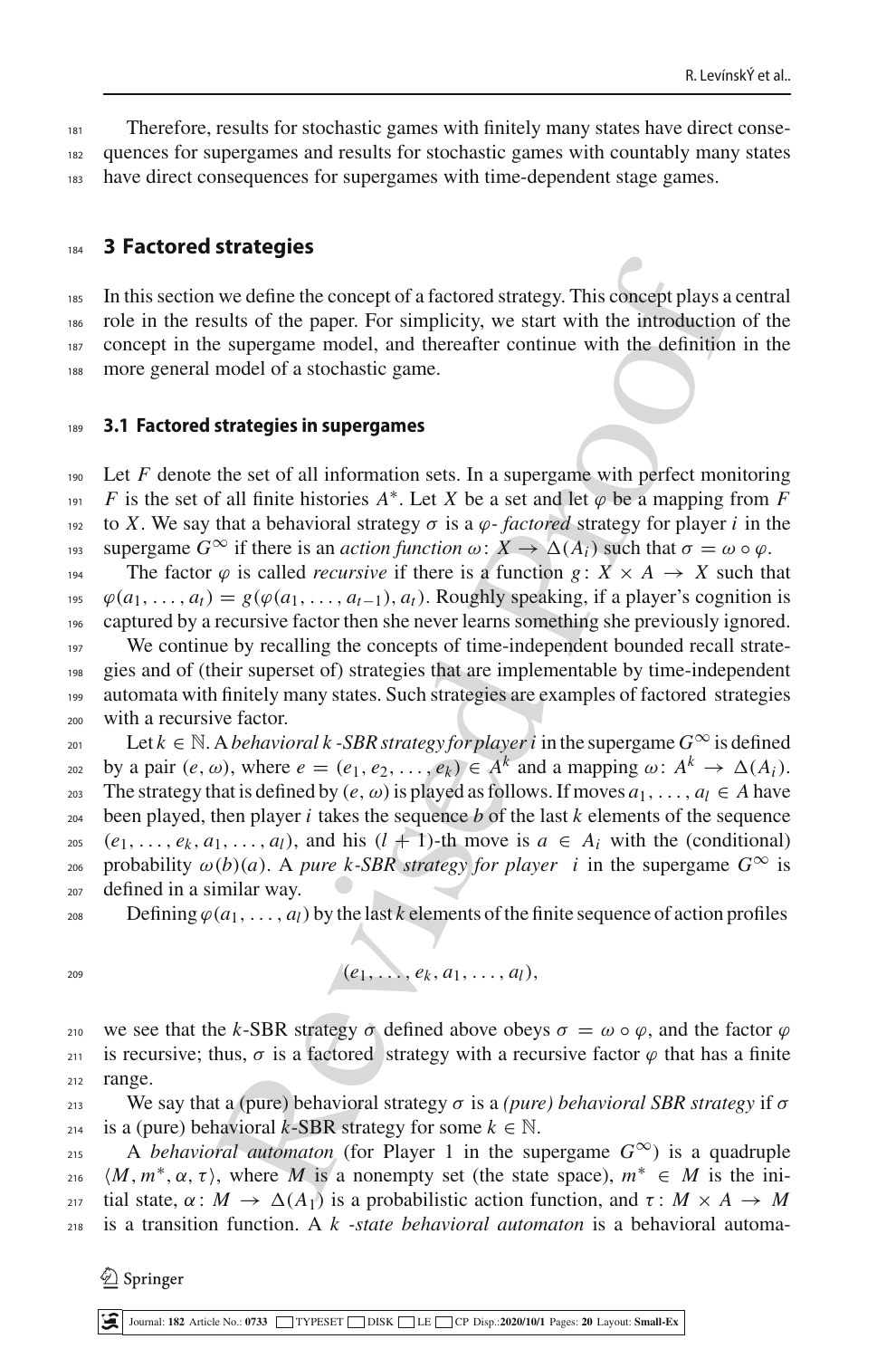ton where the set M has k elements. A behavioral automaton  $\langle M, m^*, \alpha, \tau \rangle$  defines a behavioral strategy  $\sigma^1$  (for Player 1) inductively:  $m_1 = m^*$ ,  $\sigma^1(\emptyset) = \alpha(m_1)$ ,  $\sigma^1(a_1,\ldots,a_{t-1}) = \alpha(m_t)$ , where  $m_t = \tau(m_{t-1},a_{t-1})$ . A behavioral automaton *m*<sup>\*</sup>, α, τ) defines a factored strategy with a recursive factor  $\varphi$ , where *X* = *M*,  $\varphi(\emptyset) = m^*, \varphi(a_1, \ldots, a_t) = \tau(\varphi(a_1, \ldots, a_{t-1}), a_t)$ , and  $\omega = \alpha$ . A *k* -state (deter*z*<sub>24</sub> *ministic) automaton* is defined by replacing  $\Delta(A_1)$  (in the definition of  $\alpha$ ) by  $A_1$ .

#### <sup>225</sup> **3.2 Factored strategies in stochastic games**

226 A factor  $\varphi$  in a stochastic game keeps track of the current state as well as of some statistics of the past history. That is,  $\varphi$  maps the set  $F := S \times (A \times S)^*$  of all information 228 sets in the stochastic game to a set *X* and the map  $\varphi$  obeys  $\varphi(z_1, a_1, \ldots, z_t) \neq$  $\varphi(z'_1, a'_1, \ldots, z'_{t'})$  whenever  $z_t \neq z'_{t'}$ . Equivalently, *X* is the disjoint union of sets  $X_z$ and  $\varphi$  is a mapping from *F* to *X* such that  $\varphi(z_1, a_1, \ldots, z_t) \in X_{z_t}$ .

 $231$  A behavioral strategy *σ* is a *φ*-*factored* strategy of player *i* in the stochastic game 232 if there is an *action function*  $\omega: X \to \Delta(A_i)$  such that

$$
\sigma(z_1, a_1, \ldots, a_{t-1}, z_t) = \omega(\varphi(z_1, a_1, \ldots, z_{t-1}, a_{t-1}, z_t)).
$$

234 In a stochastic game, a factor  $\varphi$  is called *recursive* if there is a function  $g : X \times A \times$  $235 \tS \rightarrow X$  such that

$$
\varphi(z_1, a_1, \ldots, z_t, a_t, z_{t+1}) = g(\varphi(z_1, a_1, \ldots, z_{t-1}, a_{t-1}, z_t), a_t, z_{t+1}).
$$

# <sup>237</sup> **3.3 Time-dependent factored strategies**

238 A time-dependent factor  $\varphi$  in a multistage game keeps track of the stage number as well as of some statistic of the past history. That is, if  $h$  and  $h'$  are two information sets at two distinct stages *t* and *t'*, then  $\varphi(h) \neq \varphi(h')$ . Hence, a time-dependent factor  $\varphi$ <sup>241</sup> is a factor  $\varphi$  that maps the set of histories of a multistage game into the disjoint union <sup>242</sup>  $X = \bigcup_{t \in \mathbb{N}} X_t$ , where a history up to the play of the *t*-th stage is mapped into  $X_t$ .

<sup>243</sup> A *time-dependent factored strategy* for player *i* is a factored strategy with respect  $_{244}$  to a time-dependent factor  $\varphi$ .

 We continue by recalling the concepts of a time-dependent action automaton, a time-dependent transition automaton, and a time-dependent (action and transition) automaton. A strategy that is defined by a time-dependent automaton is a time-dependent factored strategy.

strategies in stochastic games<br>as tochastic game keeps track of the current state as well as o<br>past history. That is,  $\varphi$  maps the set  $F := S \times (A \times S)^*$  of all infor<br>cochastic game to a set  $X$  and the map  $\varphi$  obeys  $\psi(c$  $249$  A *time-dependent action automaton* is defined by replacing the action function  $\alpha$ by a sequence of action functions  $\alpha_t$ ,  $t \geq 1$ , where  $\alpha_t$  defines the action at stage *t* [see, <sup>251</sup> e.g.,(Neyma[n](#page-18-12) 1997)]. Similarly, a *time-dependent transition automaton* is obtained by <sup>252</sup> replacing the (stationary) transition function τ with a sequence of time-dependent *th*  $\tau_t$ ,  $t \geq 1$ , where  $\tau_t$  defines the transition at stage *t*. Finally, a *time*-<sup>254</sup> *dependent (action and transition) automaton* in the supergame  $G^{\infty}$  is a quadruple 255  $\langle M, m^*, (\alpha_t)_{t=1}^\infty, (\tau_t)_{t=1}^\infty \rangle$ , where *M* is a nonempty set (the state space),  $m^* \in M$  is the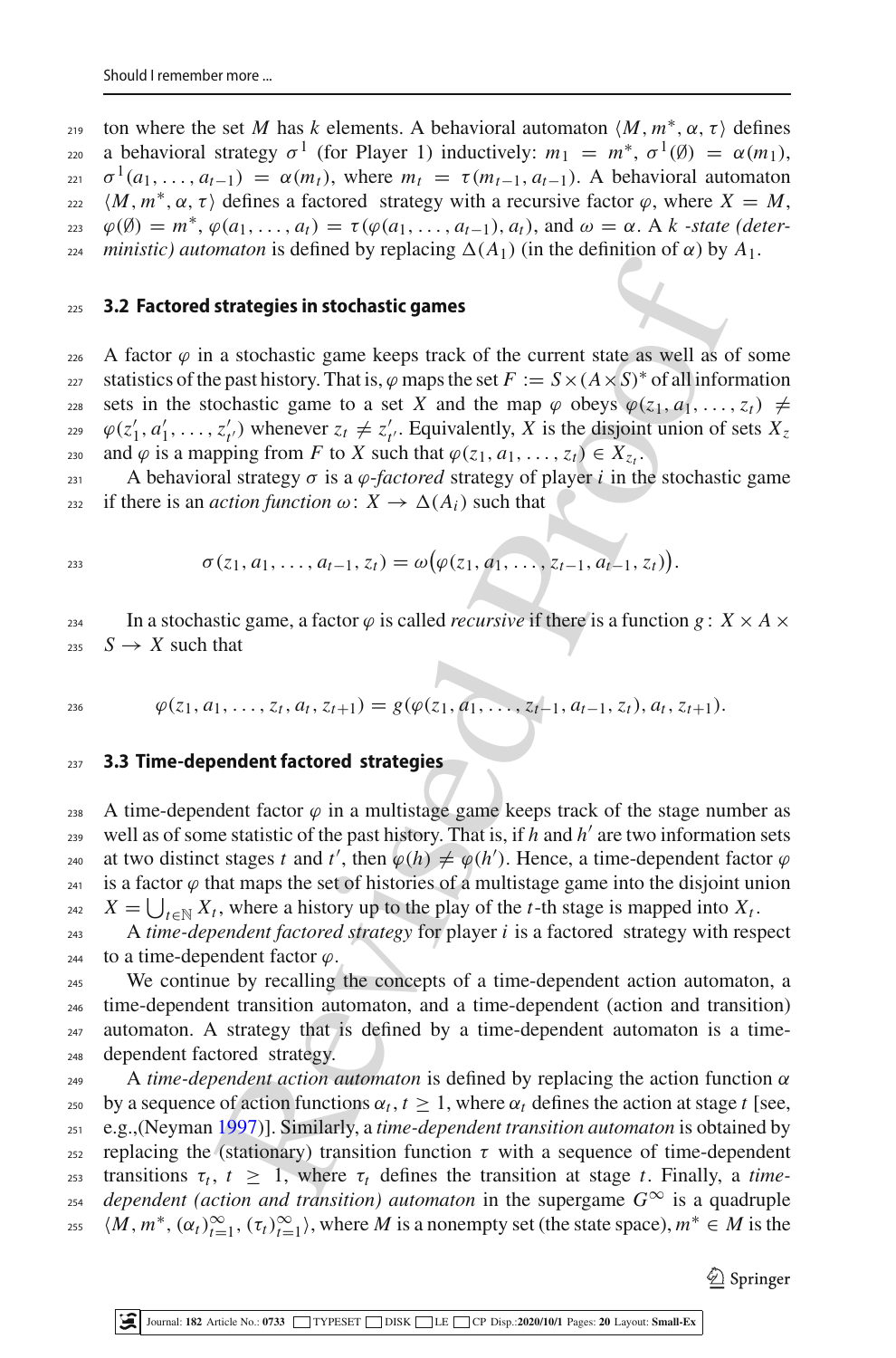initial state,  $\alpha_t : M \to \Delta(A_1)$  is a probabilistic action function, and  $\tau_t : M \times A \to M$ <sup>257</sup> is a deterministic transition function.

A time-dependent automaton  $\langle M, m^*, (\alpha_t)_{t=1}^\infty, (\tau_t)_{t=1}^\infty \rangle$  defines a behavioral strategy  $\sigma^1$  (for Player 1) inductively:  $m_1 = m^*, \sigma^1(\vec{\emptyset}) = \alpha_1(m_1),$  and  $\sigma^1(a_1, \ldots, a_{t-1}) =$ 260  $\alpha_t(m_t)$ , where  $m_t = \tau_t(m_{t-1}, a_{t-1})$ .

Note that a time-dependent automaton  $\langle M, m^*, (\alpha_t)_{t=1}^\infty, (\tau_t)_{t=1}^\infty \rangle$  defines the same strategy as the automaton  $\langle M \times \mathbb{N}, m^{**}, \alpha, \tau \rangle$  with  $m^{**} = (m^*, 1), \alpha(m, t) = \alpha_t(m),$ 263 and  $\tau((m, t), a) = (\tau_t(m, a), t + 1)$ . Therefore, the corresponding strategy is a recursive *ϕ*-factored strategy, where *ϕ* :  $A^* \rightarrow M \times \mathbb{N}$  is given by  $\varphi(a_1, \ldots, a_t) =$ <sup>265</sup>  $\tau(\varphi(a_1,\ldots,a_{t-1}),a_t)$  and  $\omega=\alpha$ .

266 We recall the concept of a strategy with time-dependent recall. Let  $k : \mathbb{N} \to \mathbb{N}$ 267 be a function with  $k(t) < t$  for every  $t \in \mathbb{N}$ . A *behavioral* (respectively, *pure*) *k*  $268$  *-SBR strategy* in the supergame  $G^{\infty}$  is defined analogously to the above case but the 269 action at stage *t* depends only on the last  $k(t)$  stage actions [see, e.g., (Neyman and 270 Ok[a](#page-18-13)da [2009](#page-18-13))]. Let  $\sigma$  be such a strategy. Setting  $\varphi(a_1, \ldots, a_t) = (a_{t-k}(t+1), \ldots, a_t)$ , 271 we easily see that  $\sigma$  is  $\varphi$ -factored.

can as expected that the [i](#page-15-0)nterpret of  $\mathbb{R}^n$ ,  $\mathbb{R}^n$ ,  $\mathbb{R}^n$ ,  $\mathbb{R}^n$ ,  $\mathbb{R}^n$ ,  $\mathbb{R}^n$ ,  $\mathbb{R}^n$ ,  $\mathbb{R}^n$  and  $\mathbb{R}^n$  and  $\mathbb{R}^n$  and  $\mathbb{R}^n$  and  $\mathbb{R}^n$ ,  $\mathbb{R}^n$ ,  $\mathbb{R}^n$ ,  $\math$ <sup>272</sup> We now define the concept of a time-dependent strategy with time-dependent recall. 273 Let  $k: \mathbb{N} \to \mathbb{N}$  be a function with  $k(t) < t$  for every  $t \in \mathbb{N}$ . A *behavioral* (respectively, *z<sub>14</sub> pure*) *time-dependent k -BR strategy* in the supergame  $G^{\infty}$  is defined analogously to 275 the above case but the action at stage *t* depends only on *t* and the last  $k(t)$  stage actions. 276 Let  $\sigma$  be such a strategy. Setting  $\varphi$ ( $a_1, \ldots, a_t$ ) = ( $t$ , ( $a_{t-k(t)+1}, \ldots, a_t$ )), we easily <sup>277</sup> see that σ is *ϕ*-factored. Moreover, if  $k(t + 1) \leq k(t) + 1$  for every  $t \in \mathbb{N}$ , then *ϕ* is <sup>278</sup> recursive.

# <span id="page-7-0"></span><sup>279</sup> **4 The Main results**

<sup>280</sup> In this section we state and prove the main results in the stochastic game context. In a  $_{281}$  later section we will spell out the implications of the main results in the special cases <sup>282</sup> of a supergame, a supergame with time-dependent stage games, and an MDP.

 It should be noted that the main result is analogous to, and implies, known results in the theory of Markov decision processes, and the proof follows the same ideas as the proofs of the analogous result for an MDP. However, there is a slight difference, on which we will comment in Remark 5.4.

<sup>287</sup> The first result, Theorem 4.1, gives conditions on a stochastic game such that for <sup>288</sup> every recursive factor  $\varphi$ , a  $\varphi$ -factored strategy of Player 1, and a discount factor  $\beta$ , 289 Player 2 has a  $\varphi$ -factored strategy that is a best reply in the β-discounted game.

<span id="page-7-1"></span>290 **Theorem 4.1** *Let*  $\Gamma = \langle S, A, u, p, \mu \rangle$  *be a two-person stochastic game with countably many states,*<sup>[2](#page-7-2)</sup> finitely many actions in each state, and a bounded payoff function  $u_2$ . *292 Let*  $\sigma^1$  *be a*  $\varphi$ *-factored behavioral strategy of Player 1 in*  $\Gamma$ *.* 

<sup>293</sup> *If* ϕ *is recursive, then, for every* β ∈ (0, 1)*, there exists a* ϕ*-factored pure strategy*  $\sigma^2$  *of Player 2, such that for every behavioral strategy ρ of Player 2 in* Γ *and every* 

 $\mathcal{L}$  Springer

<span id="page-7-2"></span><sup>&</sup>lt;sup>2</sup> The assumption of countably many states is not essential here. The result holds also for stochastic games with a continuum of states and some measurability assumptions. For simplicity, and in particular to avoid the need to spell out the needed measurability assumptions, we assume countably many states.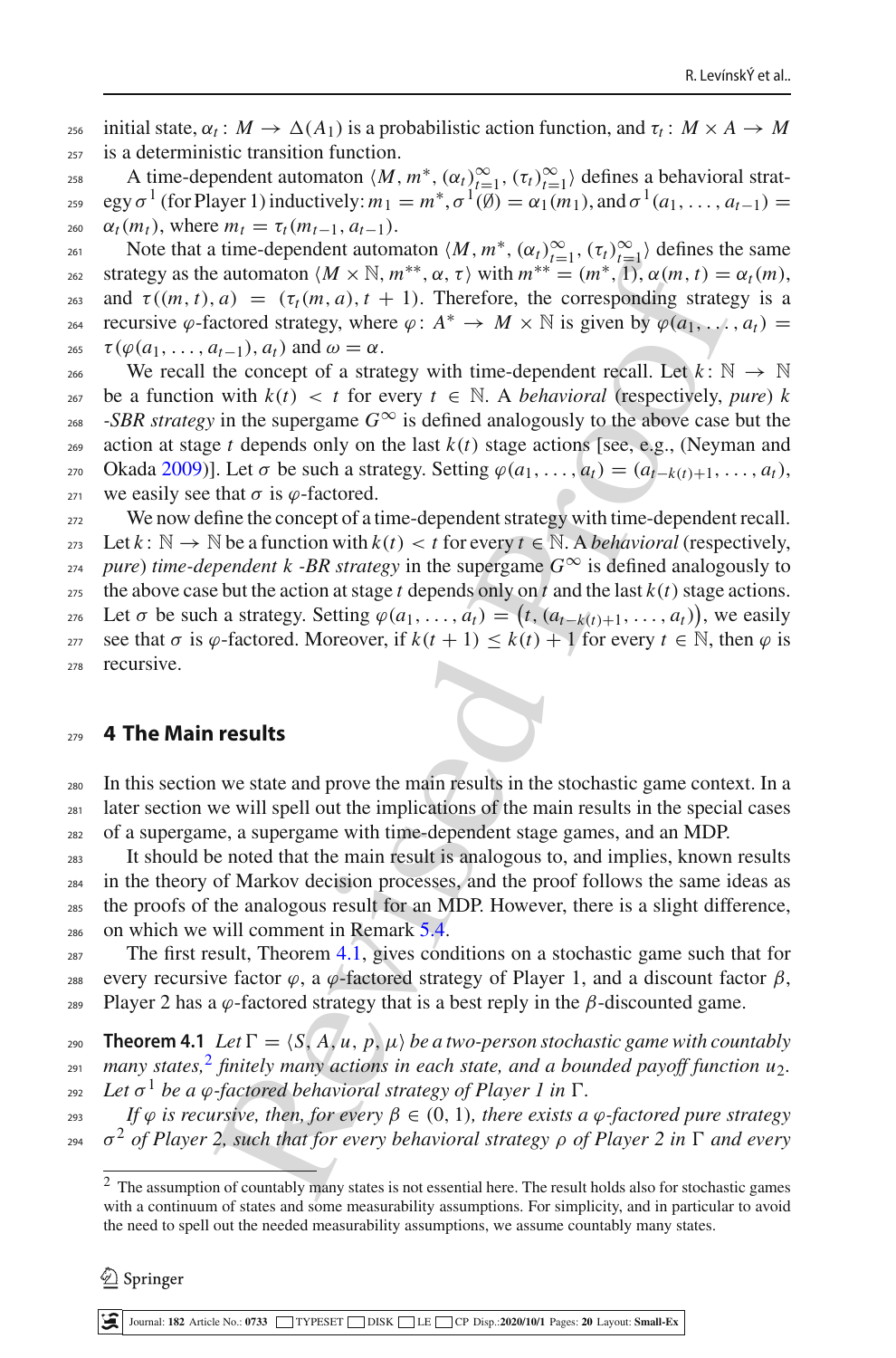*z*<sub>295</sub> *initial history h* =  $(z_1, a_1, \ldots, z_l)$  *we have* 

$$
V_{\beta}^{2}\left(\sigma^{1}, \sigma^{2} \mid h\right) \geq V_{\beta}^{2}\left(\sigma^{1}, \rho \mid h\right).
$$

<sup>297</sup> The second result, Theorem [4.2,](#page-8-0) gives conditions on a stochastic game such that for every recursive factor  $\varphi$  and a  $\varphi$ -factored strategy of Player 1, Player 2 has a  $\varphi$ -factored 299 strategy that is a best reply in each one of the  $β$ -discounted games with a sufficiently 300 large discount factor  $\beta$  < 1.

<span id="page-8-0"></span>301 **Theorem 4.2** *Let*  $\Gamma = \langle S, A, u, p, \mu \rangle$  *be a two-person stochastic game with finitely nany actions in each state. Let*  $\varphi$  *be a recursive factor with a finite range<sup>3</sup> and let*  $\sigma$ <sup>1</sup>  $\delta$ <sub>303</sub> *be a*  $\varphi$ *-factored behavioral strategy of Player 1 in*  $\Gamma$ .

 $T_{\text{204}}$  Then, there is a φ-factored pure strategy  $σ<sup>2</sup>$  of Player 2 and a discount factor 305  $\beta_0 \in (0, 1)$ *, such that for every behavioral strategy*  $\rho$  *(of Player 2 in*  $\Gamma$ ) and every 306 *initial history h* = (*z*<sub>1</sub>, *a*<sub>1</sub>, ...,*z*<sub>*l*</sub>) *we have, for every*  $\beta \in [\beta_0, 1)$ *,* 

$$
V_{\beta}^{2}\left(\sigma^{1},\sigma^{2} \mid h\right) \geq V_{\beta}^{2}\left(\sigma^{1},\rho \mid h\right).
$$

e fact[o](#page-8-1)r  $q$  and  $a \rightarrow$  factored strategy of Player 1, Player 2 has a  $\varphi$ -factor  $\varphi$  and  $\varphi$ -factor  $\varphi$  is a best reply in each one of the  $\beta$ -discounted games with a suffit factor  $\beta$  < 1.<br>
Let  $\Gamma = (S, A, u, p, \mu)$ <sup>308</sup> The next result, Theorem [4.3,](#page-8-2) gives conditions on a stochastic game such that for 309 every recursive factor  $\varphi$  and a  $\varphi$ -factored strategy of Player 1, Player 2 has a  $\varphi$ -factored 310 strategy that is (a) a best reply in each one of the  $\beta$ -discounted games with a sufficiently  $311$  large discount factor  $\beta$  < 1 as well as in the limiting-average payoff game, and (b) an 312 approximate (within a possible error  $\varepsilon > 0$ ) best reply in each of the sufficiently long 313 finite-horizon stochastic games.

<span id="page-8-2"></span>**Theorem 4.3** *Let*  $\Gamma = \langle S, A, u, p, \mu \rangle$  *be a two-person stochastic game with finitely many actions in each state. Let*  $\varphi$  *be a recursive factor with a finite range and let*  $\sigma$ <sup>1</sup>  $\mu$ <sub>316</sub> *be a*  $\varphi$ *-factored behavioral strategy of Player 1 in*  $\Gamma$ .

 $B_{317}$  *be a φ*-factored strategy and  $β_0 ∈ (0, 1)$ , such that for every behavioral strat*egy*  $\rho$  (*of Player 2 in*  $\Gamma$  ) *and every finite history h,*  $V_\beta^2$   $(\sigma^1, \sigma^2 \mid h) \geq V_\beta^2$   $(\sigma^1, \rho \mid h)$ 318 *for every*  $\beta \in [\beta_0, 1)$ .<sup>4</sup> *Then, there is a function N* :  $(0, \infty) \to \mathbb{N}$ *, such that for every* 320 *strategy*  $\rho$  *of Player 2 in*  $\Gamma$  *and every initial history*  $h = (z_1, a_1, \ldots, z_l)$  *we have* 

<span id="page-8-4"></span>
$$
E_{(\sigma^1, \sigma^2|h)} \bigg( \liminf_{n \to \infty} \frac{1}{n} \sum_{t=1}^{l+n-1} u_2(z_t, a_t) \bigg) \ge E_{(\sigma^1, \rho|h)} \bigg( \limsup_{n \to \infty} \frac{1}{n} \sum_{t=l}^{l+n-1} u_2(z_t, a_t) \bigg),\tag{1}
$$

<sup>322</sup> *and*

<span id="page-8-5"></span>
$$
E_{(\sigma^1, \sigma^2|h)}\left(\frac{1}{n}\sum_{t=l}^{l+n-1}u_2(z_t, a_t)\right) \ge E_{(\sigma^1, \rho|h)}\left(\frac{1}{n}\sum_{t=l}^{l+n-1}u_2(z_t, a_t)\right) - \varepsilon \quad \forall n \ge N(\varepsilon).
$$
\n(2)

<span id="page-8-1"></span><sup>&</sup>lt;sup>3</sup> The existence of a factor with a finite range implies that the stochastic game has finitely many states.

<span id="page-8-3"></span><sup>&</sup>lt;sup>4</sup> The existence of such a strategy  $\sigma^2$  is guaranteed by Theorem [4.2.](#page-8-0)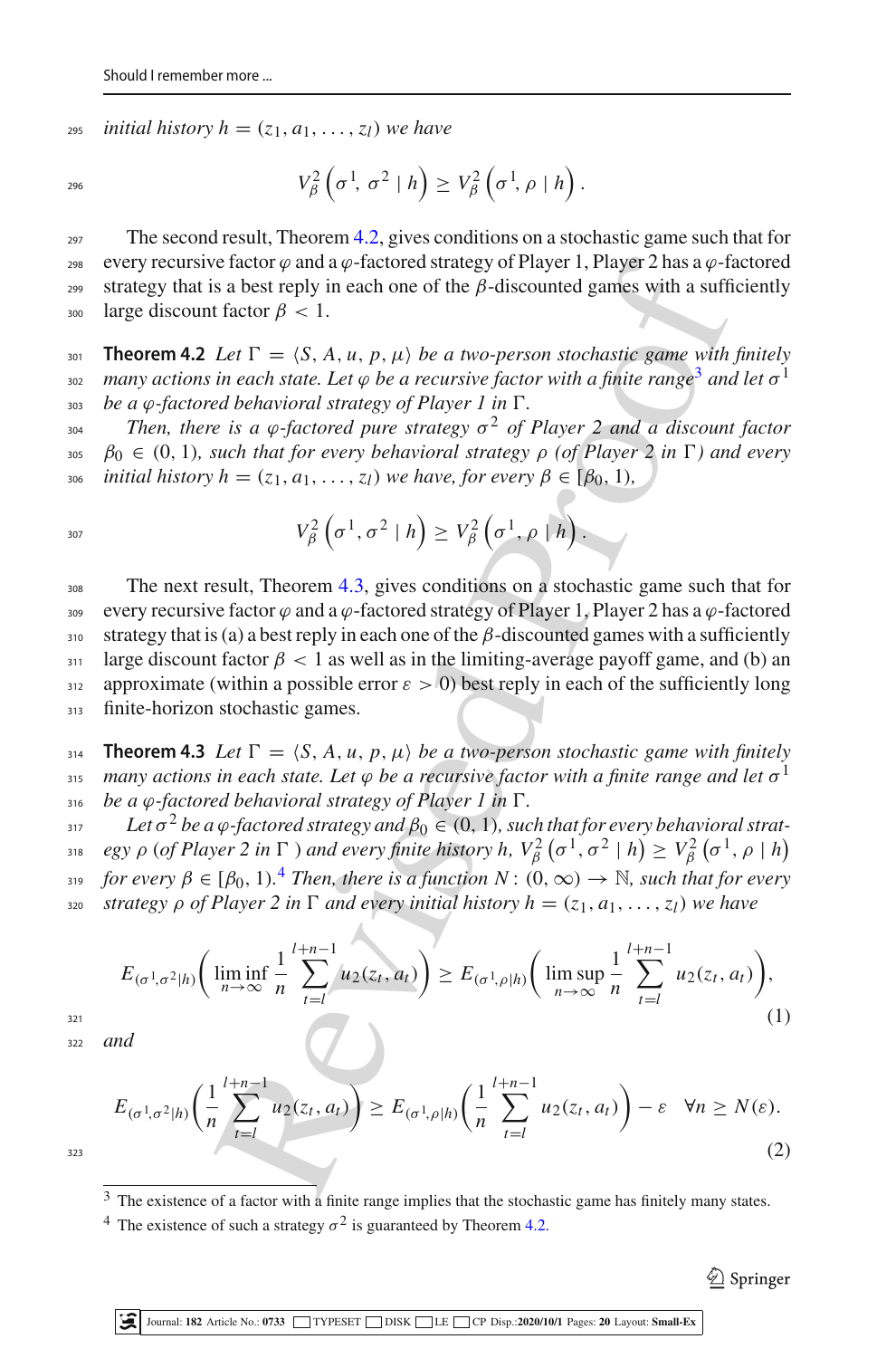#### <sup>324</sup> **Proof of Theorem [4.1](#page-7-1)**

Fix  $\beta \in (0, 1)$ . Let  $\sigma^1$  be a strategy of Player 1 in  $\Gamma$  and let  $h = (z_1, a_1, \ldots, z_t)$  be a <sup>326</sup> finite history. Define  $V_\beta^2(\sigma^1 \mid h)$  by

$$
V_{\beta}^{2}\left(\sigma^{1} \mid h\right) = \sup_{\sigma^{2}} V_{\beta}^{2}\left(\sigma^{1}, \sigma^{2} \mid h\right),
$$

<sup>328</sup> where the supremum is taken over all strategies of Player 2. Note that a strategy  $\tau$  of Player 2 is a best reply to  $\sigma$ <sup>1</sup> in the β-discounted game ( $\Gamma$  | *h'*) whenever <sub>330</sub>  $V_\beta^2(\sigma^1, \tau | h') = V_\beta^2(\sigma^1 | h').$ 

Assume that  $\tau$  is a strategy such that for every finite history  $h = (z_1, a_1, \ldots, z_t)$ ,

<span id="page-9-0"></span>
$$
E_{(\sigma^1, \tau|h)}\bigg(u_2(z_t, a_t) + \beta V_\beta^2\left(\sigma^1|h, a_t, z_{t+1}\right)\bigg) = V_\beta^2\left(\sigma^1|h\right). \tag{3}
$$

Fix a finite history  $h' = (z_1, \ldots, a_{t'-1}, z_{t'})$  of the stochastic game. For  $t \ge t'$  we denote by  $U_t$  the expectation w.r.t.  $P_{(\sigma^1, \tau | h')}$  of  $V_\beta^2(\sigma^1 | h)$  where *h* is the finite history *h* = (*h*<sup>'</sup>, ..., *z<sub>t</sub>*) up to the play at stage *t*. By taking the expectation w.r.t.  $P_{(\sigma^1, \tau | h')}$  in  $_{336}$  equality [\(3\)](#page-9-0), we deduce that

$$
E_{(\sigma^1, \tau | h')} u_2(z_t, a_t) = U_t - \beta U_{t+1}.
$$

Multiplying this inequality by  $\beta^{t-t'}$  and summing over all  $t \geq t'$ , we conclude that

$$
V_{\beta}^{2}(\sigma^{1} | h) = \sup_{\sigma^{2}} V_{\beta}^{2}(\sigma^{1}, \sigma^{2} | h),
$$
  
\nsupernum is taken over all strategies of Player 2. Note that a's  
\ner 2 is a best reply to  $\sigma^{1}$  in the  $\beta$ -discounted game ( $\Gamma | h'$ ) which  
\n $h' = V_{\beta}^{2}(\sigma^{1} | h').$   
\nthe that  $\tau$  is a strategy such that for every finite history  $h = (z_{1}, a_{1}, ...$   
\n $E_{(\sigma^{1}, \tau|h)}(u_{2}(z_{t}, a_{t}) + \beta V_{\beta}^{2}(\sigma^{1} | h, a_{t}, z_{t+1})) = V_{\beta}^{2}(\sigma^{1} | h).$   
\nnit the history  $h' = (z_{1}, ..., a_{t'-1}, z_{t'})$  of the stochastic game. For  $t \geq t$   
\n $U_{t}$  the expectation w.r.t.  $P_{(\sigma^{1}, \tau|h')} \text{ of } V_{\beta}^{2}(\sigma^{1} | h)$  where  $h$  is the finite  
\n...,  $z_{t}$ ) up to the play at stage  $t$ . By taking the expectation w.r.t.  $P_{(\sigma^{1}, \tau|h')} \text{ of } V_{\beta}^{2}(\sigma^{1} | h)$  where  $h$  is the finite  
\n...,  $z_{t}$ ) up to the play at stage  $t$ . By taking the expectation w.r.t.  $P_{(\sigma^{1}, \tau|h')} \text{ of } V_{\beta}^{2}(\sigma^{1} | h)$ ,  
\nby we deduce that  
\n $E_{(\sigma^{1}, \tau|h')}(\sum_{t=t'}^{\infty} \beta^{t-t'} u_{2}(z_{t}, a_{t})) = \sum_{t=t'}^{\infty} \beta^{t-t'} U_{t} - \sum_{t=t'+1}^{\infty} \beta^{t-t'} U_{t}$   
\n $= U_{t'} = V_{\beta}^{2}(\sigma^{1} | h').$   
\nis a best reply to  $\sigma^{1}$  in the  $\beta$ -discounted game ( $\Gamma | h$ ).  
\nbe a recursive factor and  $\sigma^{1}$  be a  $\varphi$ -factored strategy for Player 1  
\ngame  $\Gamma$ . Thus,  $\varphi$  maps the histories ( $z_{1}, ..., z_{t-1},$ 

339

Hence, τ is a best reply to  $\sigma^1$  in the *β*-discounted game ( $\Gamma | h$ ).

<sup>341</sup> Let *φ* be a recursive factor and  $\sigma$ <sup>1</sup> be a *φ*-factored strategy for Player 1 in the 342 stochastic game  $\Gamma$ . Thus,  $\varphi$  maps the histories  $(z_1, \ldots, z_t)$  to a set *X*, and there exist  $343$  functions  $\omega: X \to \Delta(A_1)$  and  $g: X \times A \times S \to X$  such that

 $\sigma^{1}(z_1, a_1, \ldots, z_t) = \omega(\varphi(z_1, a_1, \ldots, z_{t-1}, a_{t-1}, z_t))$  and

$$
\varphi(z_1, a_1, \ldots, z_t, a_t, z_{t+1}) = g(\varphi(z_1, a_1, \ldots, z_{t-1}, a_{t-1}, z_t), a_t, z_{t+1}).
$$

As  $\sigma^1$  is *φ*-factored and *φ* is recursive,  $V_\beta^2(\sigma^1 \mid h) = V_\beta^2(\sigma^1 \mid h')$  whenever  $\varphi(h) = \varphi(h')$ . Let  $\tau$  be a pure strategy of Player 2 such that  $\tau(h) = \tau(h')$  whenever  $\varphi(h) = \varphi(h')$  and  $\tau(h)$  maximizes the left-hand side of [\(3\)](#page-9-0). The existence of such 349 a strategy  $\tau$  follows from the facts that  $\varphi$  is recursive and that there are only finitely

 $\textcircled{2}$  Springer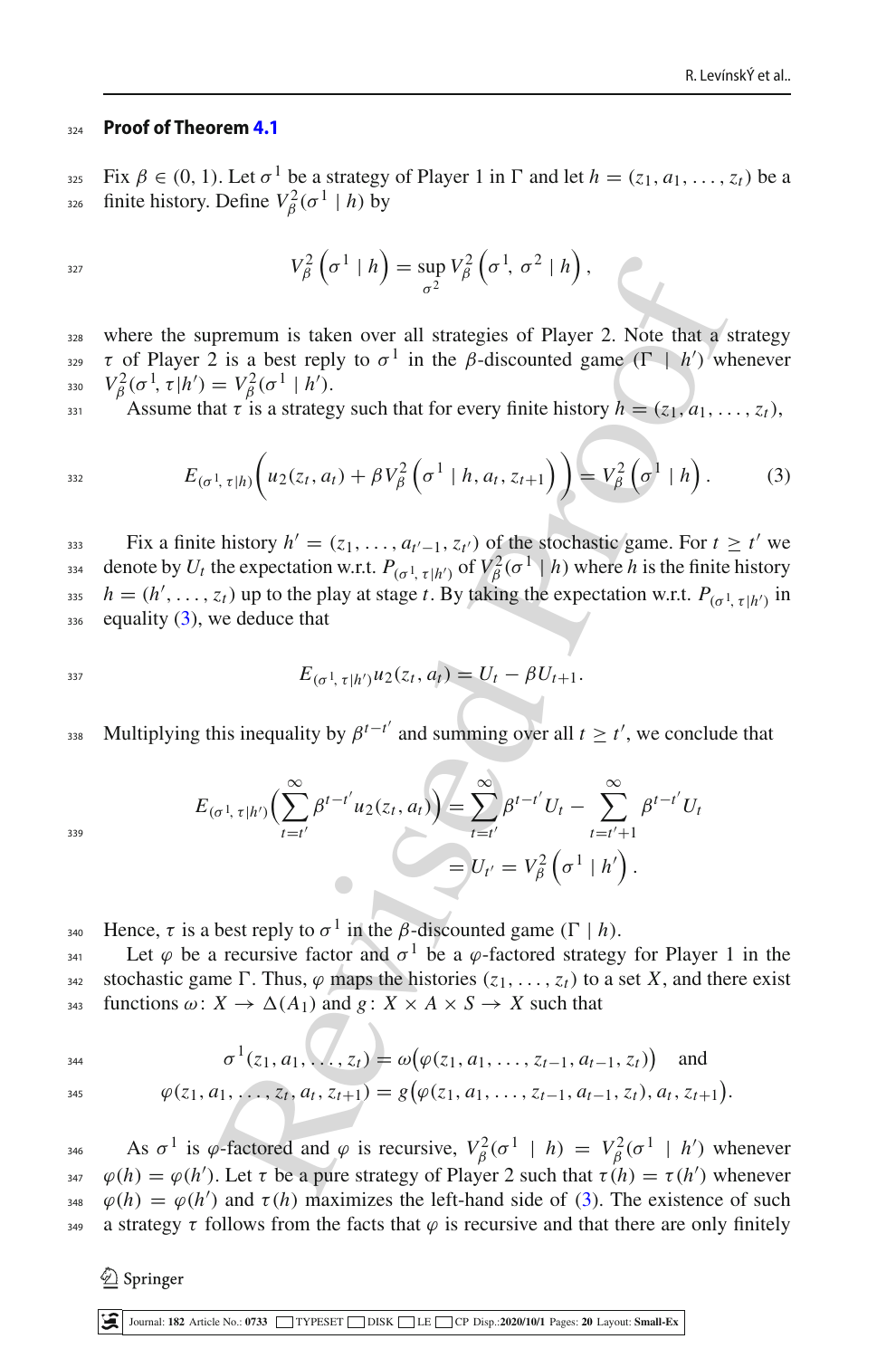350 many possible actions for Player 2 in each state. Hence,  $\tau$  is a  $\varphi$ -factored strategy. For every  $h = (z_1, a_1, \ldots, z_t)$  and every strategy  $\sigma^2$  we have

$$
E_{(\sigma^1, \tau|h)}\bigg(u_2(z_t, a_t) + \beta V_\beta^2\bigg(\sigma^1|h, a_t, z_{t+1}\bigg)\bigg) \ge E_{(\sigma^1, \sigma^2|h)}\bigg(u_2(z_t, a_t) + \beta V_\beta^2\bigg(\sigma^1|h, a_t, z_{t+1}\bigg)\bigg) \ge E_{(\sigma^1, \sigma^2|h)}\big(u_2(z_t, a_t) + \beta V_\beta^2(\sigma^1, \sigma^2|h, a_t, z_{t+1})\big) = V_\beta^2\bigg(\sigma^1, \sigma^2|h\bigg).
$$

<sup>353</sup> This implies that

352

<span id="page-10-0"></span>
$$
E_{(\sigma^1, \tau|h)}\bigg(u_2(z_t, a_t) + \beta V_\beta^2\left(\sigma^1|h, a_t, z_{t+1}\right)\bigg) \geq V_\beta^2\left(\sigma^1|h\right). \tag{4}
$$

355 Since the opposite inequality in [\(4\)](#page-10-0) clearly holds we conclude that  $\tau$  satisfies [\(3\)](#page-9-0). Therefore  $\tau$  is a best reply to  $\sigma^1$  in the *β*-discounted games ( $\Gamma | h$ ). This completes 357 the proof of Theorem [4.1.](#page-7-1)

#### <sup>358</sup> **Proof of Theorem [4.2](#page-8-0)**

 $359$  In the forthcoming lemmas we fix a stochastic game  $\Gamma$  with finitely many states and 360 actions and assume that  $\varphi$  is a recursive factor with a finite range *X*. Let *H* denote the 361 set of all finite histories  $h = (z_1, a_1, \ldots, z_t)$  of the stochastic game.

 $= V_{\beta}^2 (\sigma^1, \sigma^2 | h)$ .<br>
that<br>
that<br>  $\lim_{x \to h_0} \left( u_2(z_i, a_i) + \beta V_{\beta}^2 (\sigma^1 | h, a_i, z_{i+1}) \right) \geq V_{\beta}^2 (\sigma^1 | h)$ .<br>
sosite inequality in (4) clearly holds we conclude that  $\tau$  satisfs<br>
a best reply to  $\sigma^1$  in the  $\beta$ -discou  $L$ <sub>362</sub> Let  $\mathbb{R}^X$  be the finite-dimensional space of all real-valued functions defined on *X* 363 with the maximum norm, and let  $\ell_{\infty}(H)$  be the Banach space of all bounded realvalued functions defined on *H* with the supremum norm. Let  $σ<sup>1</sup>$  and  $σ<sup>2</sup>$  be strategies 365 of Player 1 and Player 2, respectively. Define the map  $T_\beta$ :  $\ell_\infty(H) \to \ell_\infty(H)$  by

$$
(T_{\beta}V)(h) = E_{(\sigma^1, \sigma^2|h)}(u_2(z(h), a_t) + \beta V(h, a_t, z_{t+1})),
$$

367 where  $h = (z_1, a_1, \ldots, z_t)$  is a finite history. Then,  $T_\beta$  is a strict contraction ( $||T_\beta V -$ <sup>368</sup>  $T_{\beta}V'$   $\leq \beta$   $\|V - V'\|$  and hence has a unique fixed point  $V_{\beta} \in \ell_{\infty}(H)$ . As

$$
V_{\beta}^{2}(\sigma^{1}, \sigma^{2} | h) = E_{(\sigma^{1}, \sigma^{2} | h)}\bigg(u_{2}(z(h), a_{t}) + \beta V_{\beta}^{2}\bigg(\sigma^{1}, \sigma^{2} | h, a_{t}, z_{t+1}\bigg)\bigg),
$$

<sup>370</sup> we get  $V_\beta(h) = V_\beta^2(\sigma^1, \sigma^2 | h)$ .

Assume that  $\sigma^1$  and  $\sigma^2$  are  $\varphi$ -factored strategies of Player 1 and Player 2, respectively. As  $\varphi$  is recursive, the map  $T: \mathbb{R}^X \to \mathbb{R}^X$  that is defined by

$$
(TU)(x) = E_{(\sigma^1, \sigma^2 | h)}(u_2(z(h), a_t) + \beta U(\varphi(h, a_t, z_{t+1}))),
$$

374 where  $h = (z_1, a_1, \ldots, z_t)$  is any finite history with  $\varphi(h) = x$ , is well defined. In addition, *T* is a strict contraction  $(\|TU - TU'\| \le \beta \|U - U'\|)$ , and hence has a <sup>376</sup> unique fixed point  $U_β ∈ ℝ^X$ .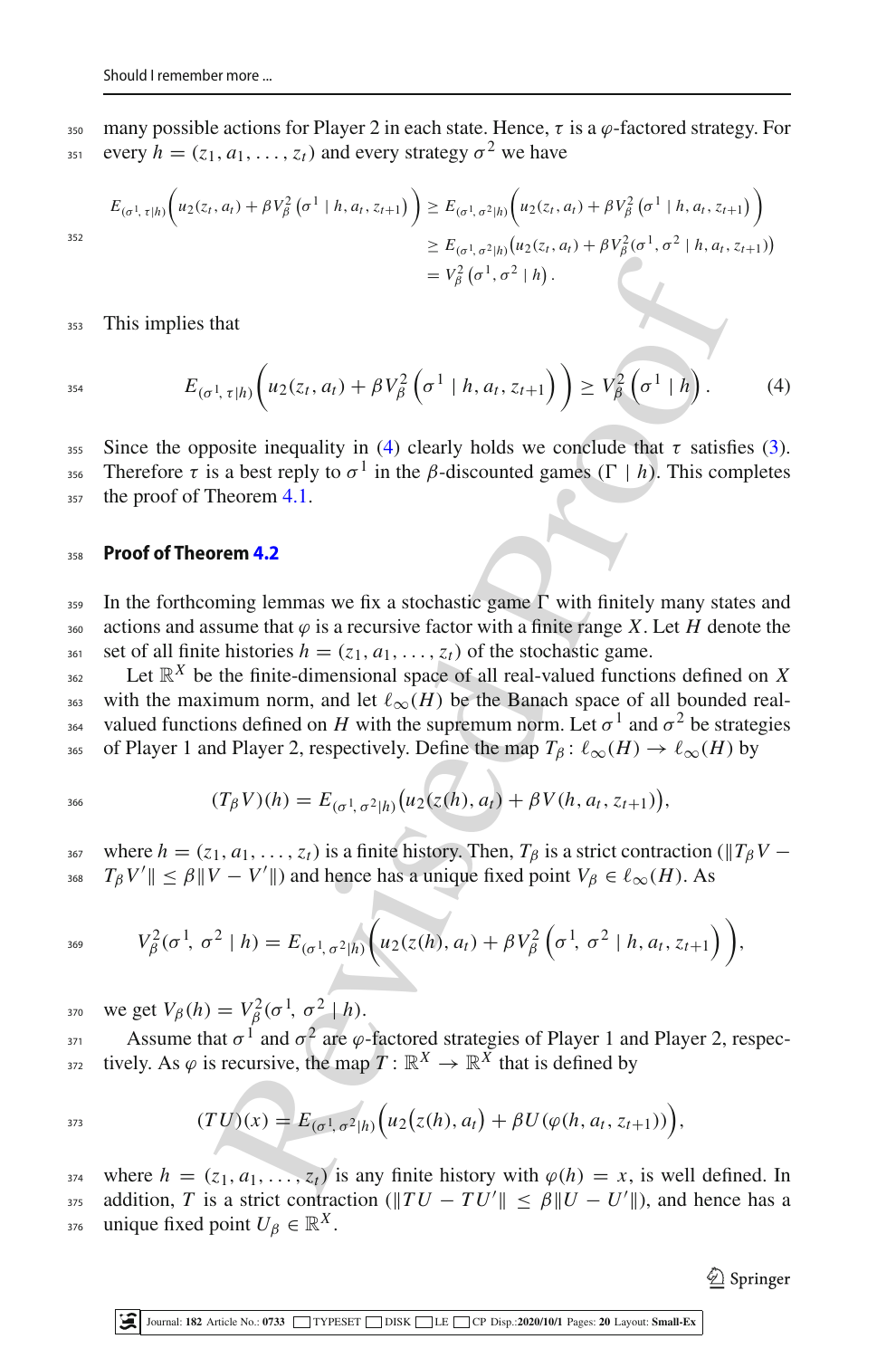<span id="page-11-0"></span>377 Note that *V* ∈  $\ell_{\infty}(H)$  that is defined by *V*(*h*) = *U*<sub>β</sub>( $\varphi$ (*h*)) is a fixed point of *T*<sub>β</sub>. <sup>378</sup> Hence,  $V_\beta^2(\sigma^1, \sigma^2 | h)$  equals  $U_\beta(\varphi(h))$  and is a function of  $\beta, \sigma^1, \sigma^2$ , and  $\varphi(h)$ .

**Lemma 4.4** *For every finite history h and φ-factored strategies*  $\sigma$ <sup>1</sup> *of Player 1 and*  $\sigma$ <sup>2</sup>  $\sigma$ <sub>380</sub> *of Player 2, V*<sub>β</sub><sup>2</sup>( $\sigma$ <sup>1</sup>,  $\sigma$ <sup>2</sup> | *h*) *is a rational function of*  $\beta \in (0, 1)$ *.* 

*Proof* Recall that a factor  $\varphi$  in a stochastic game determines the current state. The 382 state determined by  $x \in X$  is denoted by  $z(x)$ . Therefore, if  $h = (z_1, a_1, \ldots, z_t)$  and  $\varphi(h) = x$  we have  $z(x) = z_t$ . Fix a pair of  $\varphi$ -factored strategies  $\sigma^1 = \omega^1 \circ \varphi$  and <sup>384</sup>  $\sigma^2 = \omega^2 \circ \varphi$ . Define the vector  $u \in \mathbb{R}^X$  and the *X* × *X* transition matrix *Q* by

$$
u(x) = E_{(\sigma^1, \sigma^2 | h)} u_2(z_t, a_t)
$$

<sup>386</sup> and

$$
Q(x, x') = P_{(\sigma^1, \sigma^2 | h)}(\varphi(h, a_t, z_{t+1}) = x'),
$$

where  $h = (z_1, \ldots, z_t)$  with  $\varphi(h) = x$ . As the factor  $\varphi$  is recursive and  $\sigma^1$  and  $\sigma^2$  are  $\varphi$ -factored, *u* and *Q* are well defined. Note that the vector *U* ∈ R<sup>*X*</sup> that is given by

$$
U(x) = \sum_{x' \in X} \left( u(x') \cdot \sum_{j=0}^{\infty} \beta^j Q^j(x, x') \right), \quad x \in X,
$$

 $\sum_{j=0}^{\infty} \beta^j Q^j = (I - \beta Q)^{-1}$  and

$$
U(x) = \sum_{x' \in X} u(x') \cdot (I - \beta Q)^{-1}(x, x').
$$

<sup>393</sup> Hence,

$$
V_{\beta}\left(\sigma^1,\sigma^2\mid h\right)=U_{\beta}(\varphi(h))=U(\varphi(h))=\sum_{x'\in X}u(x')(I-\beta Q)^{-1}(\varphi(h),x').
$$

Each one of the entries of  $(I - \beta Q)^{-1}$  is a rational function of  $\beta \in (0, 1)$ . Hence, <sup>396</sup> *V*<sub>β</sub><sup>2</sup>( $\sigma$ <sup>1</sup>,  $\sigma$ <sup>2</sup> | *h*) is a rational function of  $\beta \in (0, 1)$ .

<span id="page-11-1"></span>**Lemma 4.5** *For every*  $x \in X$  *and a*  $\varphi$ -factored strategy  $\sigma$ <sup>1</sup> of Player 1 there exists <sup>398</sup>  $\beta_1(x) \in (0, 1)$  *such that if*  $\varphi(h) = x$  *then*  $\beta \mapsto V_\beta^2(\sigma^1 \mid h)$  *is a rational function of* 399  $\beta \in [\beta_1(x), 1]$ .

that a factor  $\varphi$  in a stochastic game determines the current state<br>
neared by  $x \in X$  is denoted by  $z(x)$ . Then force, if  $h = (z_1, a_1, ..., z_t)$ <br>
have  $z(x) = z_t$ . Fix a pair of  $\varphi$ -factored strategies  $\sigma^1 = \omega^1 \sigma$ <br>
Define t *A00 Proof* Fix a finite history *h* and a  $\varphi$ -factored strategy  $\sigma$ <sup>1</sup> of Player 1. By Theorem [4.1,](#page-7-1) 401 for every  $\beta \in (0, 1)$ , there is a pure  $\varphi$ -factored strategy  $\tau$  of Player 2 such that <sup>402</sup>  $V_\beta^2(\sigma^1 \mid h) = V_\beta^2(\sigma^1, \tau \mid h)$ . There are finitely many pure φ-factored strategies <sup>403</sup> τ of Player 2 and for each such strategy τ,  $V_\beta^2(\sigma^1, \tau \mid h)$  is a rational function of <sup>404</sup>  $β ∈ (0, 1)$  by Lemma [4.4.](#page-11-0) Hence,  $V^2_β(σ^1 | h)$  is the maximal value of finitely many

 $\textcircled{2}$  Springer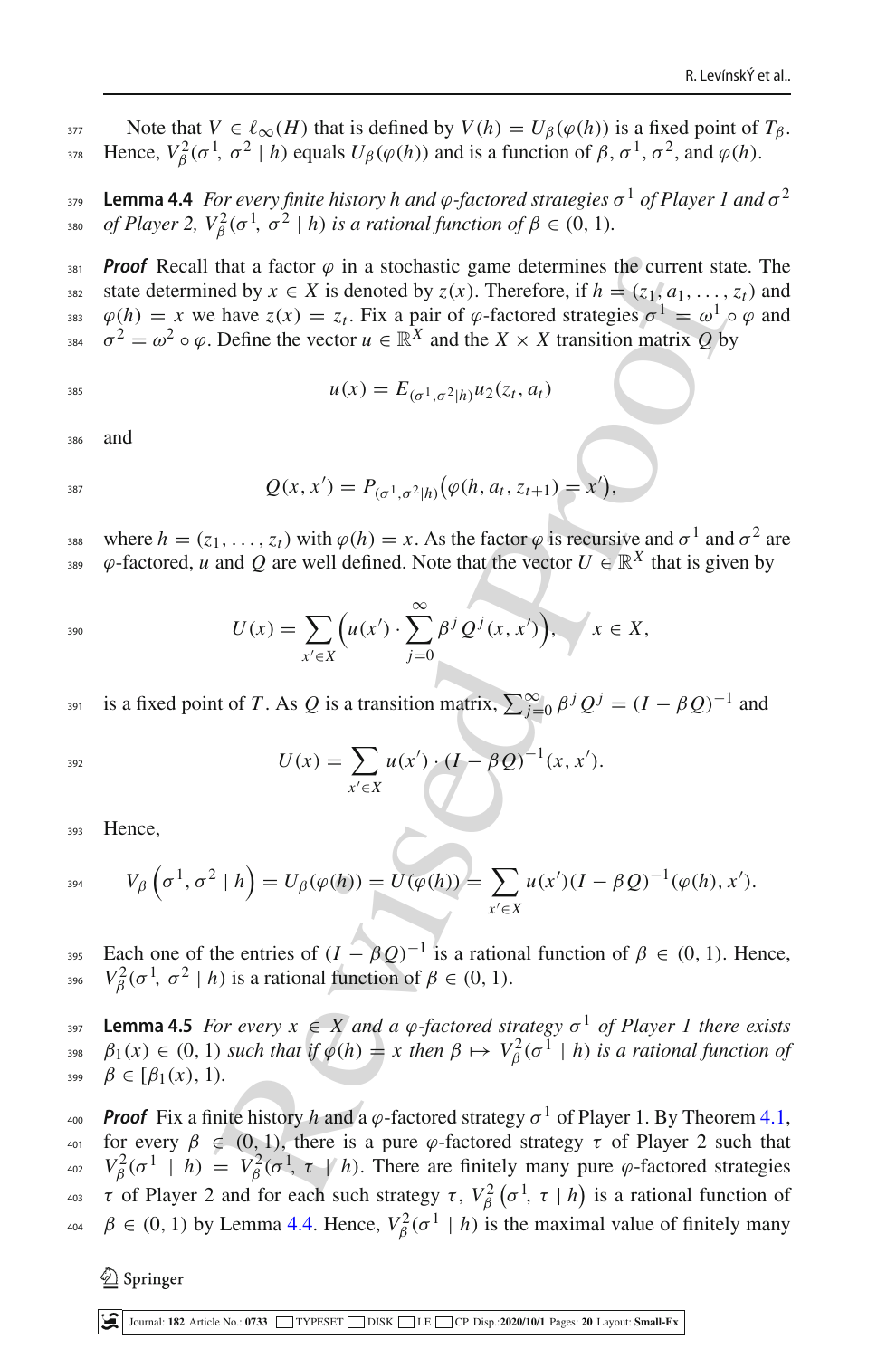405 rational functions of  $β$ . Two distinct rational functions coincide in at most finitely many points. Therefore, there is  $\beta_*(h) \in (0, 1)$  such that  $V_\beta^2(\sigma^1 \mid h)$  is a rational <sup>407</sup> function of β ∈ (β∗(*h*), 1].

The range of  $\varphi$  is finite; therefore, there is  $\beta_1(x) \in (0, 1)$  such that, for every  $h \in H$ , <sup>409</sup>  $\beta \mapsto V_\beta^2(\sigma^1 \mid h)$  is a rational function of  $\beta \in [\beta_1, 1)$ .

<sup>410</sup> Let  $\sigma$ <sup>1</sup> = ω<sup>1</sup> ∘ φ be a φ-factored strategy, where φ : *H* → *X* is a recursive factor with a finite range. For every  $\beta \in (0, 1)$ ,  $x \in X$ , and  $a^2 \in A_2(z(x))$ , we define

$$
M(\beta, x, a^2) = \sum_{a^1 \in A_1(z(x))} \left( \omega^1(x)(a^1) \cdot \left[ \mu_2(z(x), (a^1, a^2)) + \beta \cdot \sum_{z \in S} \left( p(z(x), (a^1, a^2)) (z) \cdot V_\beta^2(\sigma^1 | h, (a^1, a^2), z) \right) \right] \right)
$$

 $\omega^1 \circ \varphi$  be a  $\varphi$ -factored strategy, where  $\varphi: H \to X$  is a recursive<br>ange. For every  $\beta \in (0, 1)$ ,  $x \in X$ , and  $a^2 \in A_2(z(x))$ , we define<br> $= \sum_{e^i \in A_1(z(x))} (\omega^1 \cdot y(x^{-1} \cdot y(x^{-1} \cdot y(x^{-1} \cdot y(x^{-1} \cdot y(x^{-1} \cdot y(x^{-1} \cdot y(x^{-1} \cdot y(x^{-1} \cdot y$ where  $h \in H$  satisfies  $\varphi(h) = x$ . Since  $\sigma^1$  is  $\varphi$ -factored and  $\varphi$  is recursive, the function <sup>414</sup> *M* is well defined. Using Lemma [4.5](#page-11-1) we see that the function  $\beta \mapsto M(\beta, x, a^2)$  is a rational function of  $\beta \in [\beta_1, 1)$ , where  $\beta_1$  is taken from Lemma 4.5 and *x*,  $a^2$ are fixed. Hence, there is  $\beta_0(x) \in (0, 1)$  and  $\omega^2(x) \in A_2(z(x))$  such that, for every 417  $\beta \in [\beta_0(x), 1)$ , we have

$$
^{418}
$$

$$
M(\beta, x, \omega^2(x)) = \max_{a^2 \in A(z(x))} M(\beta, x, a^2).
$$

By definition we also get  $M(\beta, x, \omega^2(x)) = V_\beta^2(\sigma^1|h)$  for every  $x \in X, h \in H$  with  $\varphi(h) = x$ , and  $\beta \in [\beta_0(x), 1]$ . By setting  $\beta_0 = \max_{x \in X} \beta_0(x)$ , for every  $x \in X$  and  $\beta \in [\beta_0, 1)$ , we have

$$
M(\beta, x, \omega^2(x)) = \max_{a^2 \in A(z(x))} M(\beta, x, a^2).
$$

Therefore, for every discount factor  $\beta \in [\beta_0, 1)$  and  $h \in H$ , we have  $\omega^2 \circ \varphi$  is a best reply to  $\sigma^1$  in the *β*-discounted games ( $\Gamma$  | *h*).

# <sup>425</sup> **Proof of Theorem 4.3**

 $\varphi_4$  Let *ϕ* : *H* → *X* be a recursive factor with a finite range and  $\sigma$ <sup>1</sup> be a *ϕ*-factored strategy <sup>427</sup> of Player 1. Let  $\sigma^2$  be a  $\varphi$ -factored strategy of Player 2 and  $\beta_0 \in (0, 1)$  be a discount factor such that for every discount factor  $\beta \in [\beta_0, 1)$  and history  $h, \sigma^2$  is a best reply to  $\sigma^1$  in the  $\beta$ -discounted game  $(\Gamma | h)$ ; that is,  $V_\beta^2(\sigma^1, \sigma^2 | h) \geq V_\beta^2(\sigma^1, \rho | h)$  for every

<sup>430</sup> strategy ρ of Player 2. The existence of such  $\sigma^2$  and  $\beta_0$  follows from Theorem [4.2.](#page-8-0) Set  $x_t = \varphi(z_1, a_1, \ldots, z_t)$  and  $v_\lambda(x) := \lambda V_{1-\lambda}^2(\sigma^1, \sigma^2 | h)$  whenever  $\varphi(h) = x$ . As <sup>432</sup>  $\sigma^1$  and  $\sigma^2$  are  $\varphi$ -factored and  $\varphi$  is a recursive factor,  $v_\lambda(x)$  is well defined. The function 433 (0, 1]  $\Rightarrow \lambda \mapsto v_\lambda(x)$  is a bounded rational function. Hence, it is a Lipschitz function of  $\lambda$ . Let *K* be a sufficiently large positive constant such that  $|v_\lambda(x) - v_{\lambda'}(x)| \leq K |\lambda - \lambda'|$ 435 for every  $x \in X$ . Note that  $v_{\infty}(x) := \lim_{\lambda \to 0^+} v_{\lambda}(x)$  exists.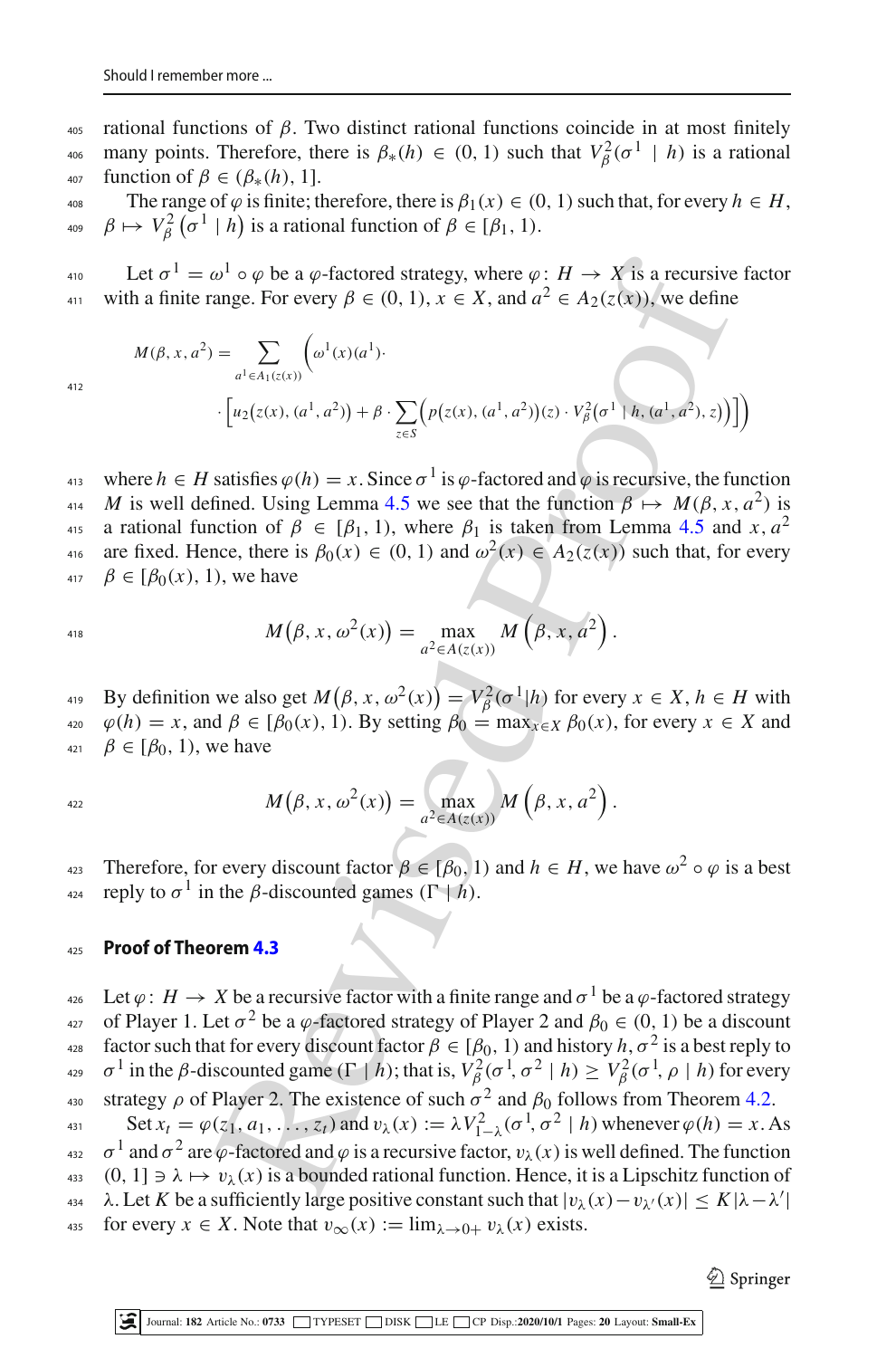For  $1 > \beta \ge \beta_0$ ,  $V_\beta^2(\sigma^1, \sigma^2 | h) = V_\beta^2(\sigma^1 | h)$ , and hence, for  $h = (z)$  and for 437 every  $0 < \lambda < 1 - \beta_0$ , we have

<span id="page-13-0"></span>
$$
E_{(\sigma^1,\sigma^2|z)}(\lambda u_2(z_t,a_t) + (1-\lambda)v_\lambda(x_{t+1}) \mid \mathcal{H}_t) \ge v_\lambda(x_t), \tag{5}
$$

where  $\mathcal{H}_t$  is the algebra of events defined by histories up to stage *t*. For any strategy 440  $\rho$  of Player 2 and every  $0 < \lambda \leq 1 - \beta_0$ , we have

<span id="page-13-1"></span>
$$
E_{(\sigma^1,\rho|z)}(\lambda u_2(z_t,a_t)+(1-\lambda)v_\lambda(x_{t+1})\mid \mathcal{H}_t)\leq v_\lambda(x_t). \tag{6}
$$

he algebra [o](#page-18-14)f events defined by histories up to stage *t*. For any s<br>and every  $0 < \lambda \le 1 - \beta_0$ , we have<br> $E_{(\sigma^1, \rho | z)}(\lambda u_2(z_t, a_t) + (1 - \lambda)v_x(x_{t+1}) | \mathcal{H}_t) \le v_\lambda(x_t)$ .<br>uation of the proof uses the proof of Mertens and Neyman (1 <sup>442</sup> The continuation of the proof uses the proof of Mertens and Neyman [\(1981](#page-18-14)). Let <sup>443</sup> *A* be the largest absolute value of a payoff appearing in the game matrices. Note that inequality  $(5)$  is identical to inequality  $(2.1)$  of Mertens and Neyman (1981), and  $_{445}$  inequality [\(6\)](#page-13-1) is a dual version of inequality (2.1) of Mertens and Neyman [\(1981](#page-18-14)). 446 The integrable function  $\psi : (0, 1] \to \mathbb{R}$  that satisfies inequality (2.2) of Mertens and <sup>447</sup> Neyma[n](#page-18-14) [\(1981](#page-18-14)) is simply the constant function *K*.

As i[n](#page-18-14) the proof of Mertens and Neyman [\(1981](#page-18-14)), for every  $\varepsilon > 0$  and  $1 > \beta^* \ge \beta_0$ , <sup>449</sup> there are

• a sequence  $(\beta_t)_{t=1}^{\infty}$ , where  $\beta_t$  is a function of the history  $(z_1, a_1, \ldots, z_t)$  with <sup>451</sup>  $\beta_t > \beta^*$  and

$$
452 \qquad \bullet \quad a \text{ constant } s_0,
$$

453 such that the following conditions are satisfied.

<sup>454</sup> (a) We denote  $\lambda_t := 1 - \beta_t$ . Then we have  $\lim_{t \to \infty} \lambda_t = 0$   $P_{(\sigma^1, \sigma^2 | z)}$ -a.e. (b) Let *I* be the indicator function. Then  $E_{(\sigma^1, \sigma^2 | z)}(\sum_{t=1}^{\infty} I(\beta_t = \beta^*)) \leq \frac{2A}{\varepsilon(1-\beta^*)}$ . <sup>456</sup> (c) We have

$$
^{457}
$$

$$
E_{(\sigma^1,\sigma^2|z)}(v_{\lambda_I}(x_{t+1})) \geq v_{\infty}(\varphi(z)) - 3\varepsilon.
$$

458 (d) There exists a function  $Y_\infty$  such that  $v_{\lambda}$ ,  $(x_{t+1}) \rightarrow Y_\infty$   $P_{(\sigma^1 \sigma^2 | z)^{-1}}$  a.e., and <sup>459</sup>  $E_{(\sigma^1, \sigma^2|z)}(Y_\infty | z) \geq v_\infty(\varphi(z)) - 2\varepsilon.$ 

<sup>460</sup> (e) For every *n* we have

$$
^{461}
$$

$$
\sum_{t < n} u_2(z_t, a_t) \ge \sum_{t < n} v_{\lambda_t}(x_{t+1}) - s_0 - 2A \sum_{t < n} I(\beta_t = \beta^*) - 4n\varepsilon.
$$

<sup>462</sup> Therefore, we have

$$
E_{(\sigma^1, \sigma^2 | z)} \left( \liminf_{n \to \infty} \frac{1}{n} \sum_{t=1}^n u_2(z_t, a_t) \right) \ge E_{(\sigma^1, \sigma^2 | z)} \left( \lim_{n \to \infty} \frac{1}{n} \sum_{t=1}^n v_{\lambda_t}(x_{t+1}) \right) - 4\varepsilon
$$
  
=  $E_{(\sigma^1, \sigma^2 | z)}(Y_\infty | z) - 4\varepsilon \ge v_\infty(\varphi(z)) - 6\varepsilon$ .

 $\textcircled{2}$  Springer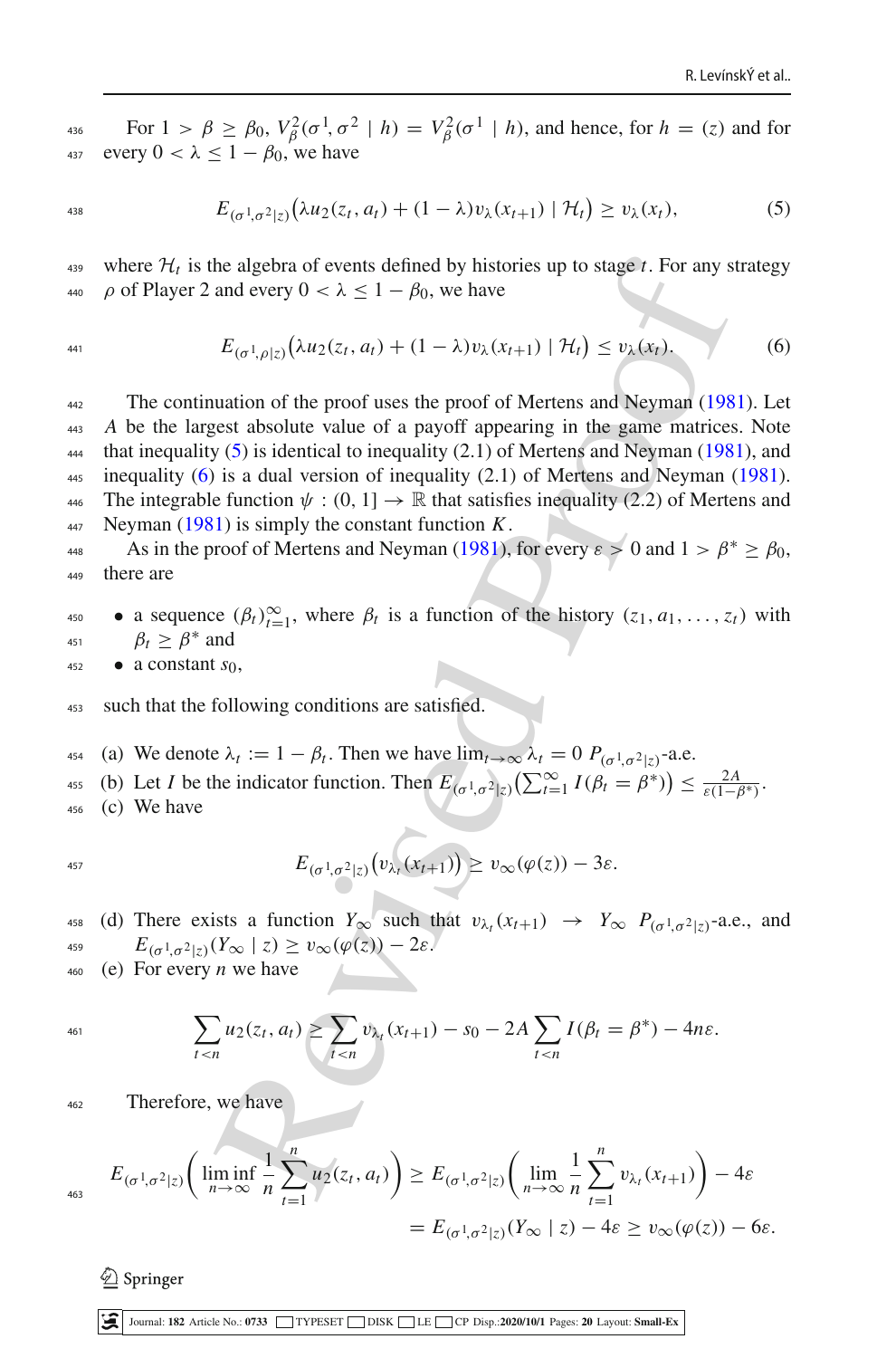<sup>464</sup> Further, for *n* sufficiently large such that  $\frac{s_0}{n} + \frac{2A}{n} \frac{2A}{\varepsilon(1-\beta^*)} < ε$ , we have

$$
E_{(\sigma^1, \sigma^2 | z)} \left( \frac{1}{n} \sum_{t=1}^n u_2(z_t, a_t) \right) \ge E_{(\sigma^1, \sigma^2 | z)} \left( \frac{1}{n} \sum_{t=1}^n v_{\lambda_t}(z_{t+1}) \right) - 4\varepsilon
$$
  
 
$$
\ge v_{\infty}(\varphi(z)) - 5\varepsilon.
$$

466 Similarly, if  $\rho$  is a strategy of player 2, then

$$
E_{(\sigma^1, \rho|z)} \left( \limsup_{n \to \infty} \frac{1}{n} \sum_{t=1}^n u_2(z_t, a_t) \right) \leq E_{(\sigma^1, \sigma^2|z)} \left( \lim_{n \to \infty} \frac{1}{n} \sum_{t=1}^n v_{\lambda_t}(x_{t+1}) \right) + 4\varepsilon
$$
  
=  $E_{(\sigma^1, \sigma^2|z)}(Y_{\infty} \mid z) + 4\varepsilon \leq v_{\infty}(\varphi(z)) + 6\varepsilon$ ,

as and for *n* sufficiently large such that  $\frac{s_0}{n} + \frac{2A}{n} \frac{2A}{\varepsilon(1-\beta^*)} < \varepsilon$ ,

$$
E_{(\sigma^1, \rho \mid z)} \left( \frac{1}{n} \sum_{t=1}^n u_2(z_t, a_t) \right) \le E_{(\sigma^1, \sigma^2 \mid z)} \left( \frac{1}{n} \sum_{t=1}^n v_{\lambda_t}(x_{t+1}) \right) + 4\varepsilon
$$
  
\$\le v\_\infty(\varphi(z)) + 5\varepsilon\$.

469

465

<sup>470</sup> The last four displayed inequalities prove [\(1\)](#page-8-4) and (2) for  $h = z$ . The proof of inequal-<sup>471</sup> ities [\(1\)](#page-8-4) and (2) for a general finite history  $h = (z_1, a_1, \ldots, z_{t'})$  is the same: just <sup>472</sup> replace, in the above inequalities,  $P_{(\sigma^1, \sigma^2|z)}$  by  $P_{(\sigma^1, \sigma^2|h)}$ ,  $P_{(\sigma^1, \rho|z)}$  by  $P_{(\sigma^1, \rho|h)}$ , *n* by <sup>473</sup>  $t' + n$ , and  $t \in \mathbb{N}$  by  $t \geq t'$ .

<sup>474</sup> *Remark 4.6* An alternative proof of Theorem 4.3 that does not rely on the Mertens– <sup>475</sup> Neyman proof (Mertens and Neyman (1981)) follows the proof of parts 3) and 4) of <sup>476</sup> [Neyma[n](#page-18-15) [\(2003](#page-18-15)) Proposition 3].

# <span id="page-14-0"></span><sup>477</sup> **5 Corollaries of the main result**

if  $\rho$  is a strat[e](#page-18-14)gy of player 2, then<br>  $\sum_{x\in\mathcal{X}}\exp(c)$   $\int_{\partial\mathcal{X}}\exp(c)$   $\int_{\partial\mathcal{X}}\exp(c)$ <br>  $\int_{\partial\mathcal{X}}\exp\left(\frac{1}{2}x\right)dx$  $\int_{\partial\mathcal{X}}\exp\left(\frac{1}{2}x\right)dx$  $\int_{\partial\mathcal{X}}\exp\left(\frac{1}{2}x\right)dx$ <br>  $\int_{\partial\mathcal{X}}\exp\left(\frac{1}{2}x\right)dx$ <br>  $= E_{(\sigma^1,\sigma^2|z)}(Y_{\infty} | z) + 4\epsilon \leq v_{\infty}(\varphi(z))$ -<br>
icicntly large The next corollary follows from the facts that a supergame and a supergame with time- dependent stage games are special cases of a stochastic game and that a behavioral *k*-SBR, a behavioral time-dependent *k*(*t*)-BR strategy, a behavioral *k*-state automaton strategy, and a behavioral  $k$ -state time-dependent automaton strategy are factored strategies with the corresponding natural recursive factors. Note that the results for supergames and strategies with a finite history can be found in Press and Dyso[n](#page-18-16) [\(2012](#page-18-16)).

 **Corollary 5.1** *Fix a discount factor*  $\beta \in (0, 1)$ *. Let an infinite-stage game be either a supergame, or a time-dependent supergame, or a stochastic game with countably many states. If the stage games have finitely many actions, then the* β*-discounted infinite-stage game obeys the following best-reply properties.*

<sup>488</sup> (a) Let k be a nonnegative integer. Then, for every behavioral k-SBR strategy  $\sigma^1$ , there <sup>489</sup> *is a pure k-SBR strategy*  $\sigma^2$  *that is a best reply of Player 2.*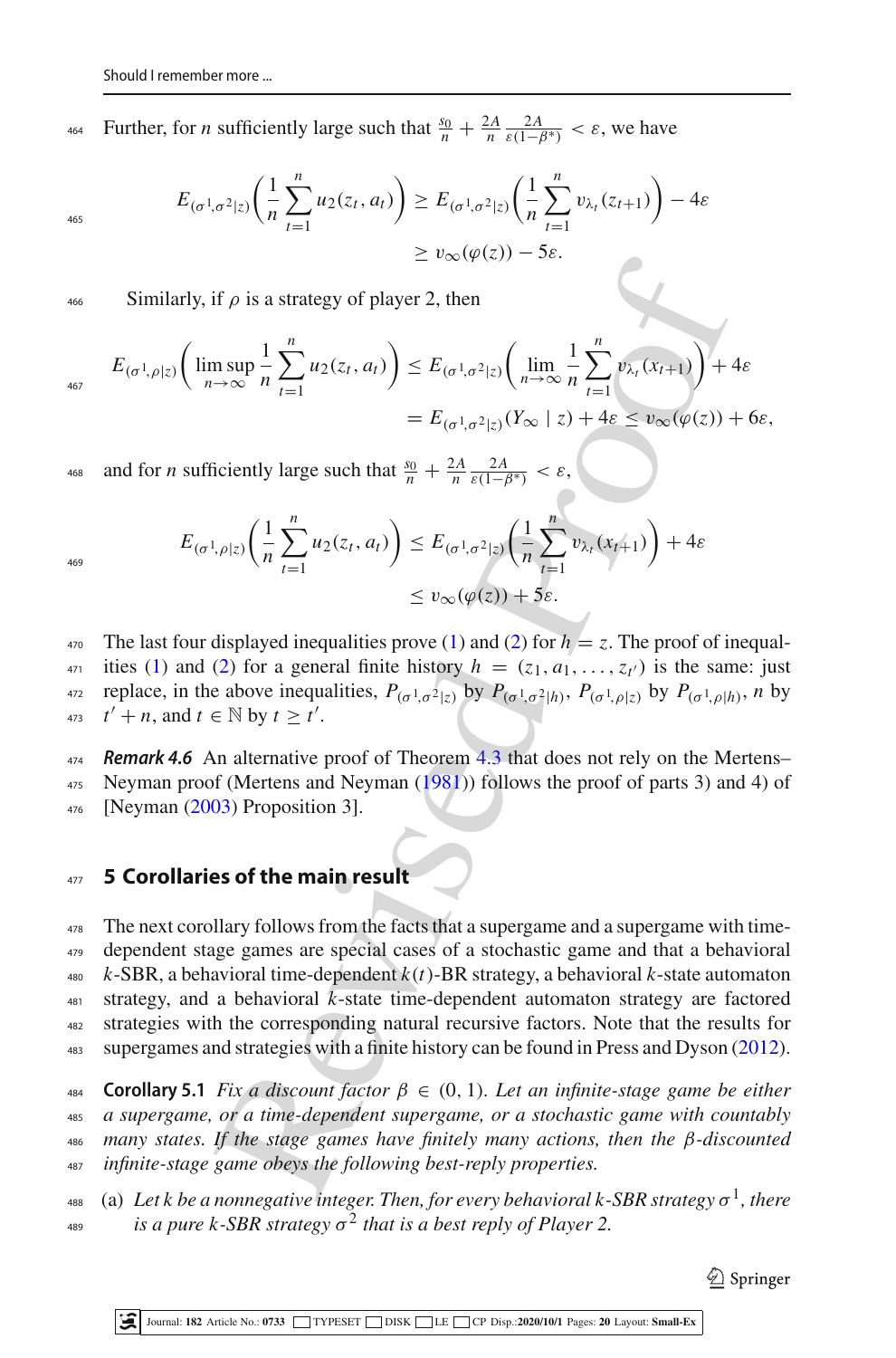- 490 (b) Let  $k : \mathbb{N} \to \mathbb{N}$  be a function with  $k(t + 1) \leq k(t) + 1$  for every  $t \in \mathbb{N}$ . Then, for *every behavioral time-dependent k-BR strategy*  $\sigma^1$ , there is a pure k-BR strategy  $\sigma^2$  *that is a best reply.*
- <sup>493</sup> (c) Let k be a positive integer. Then, for every strategy  $\sigma$ <sup>1</sup> that is defined by a k-state *behavioral automaton, there is a best reply*  $\sigma^2$  *of Player 2 that is defined by a* <sup>495</sup> *deterministic k-state automaton.*
- <sup>496</sup> (d) Let k be a positive integer. Then, for every strategy  $\sigma$ <sup>1</sup> that is defined by a k-state <sup>497</sup> time-dependent automaton, there is a best reply  $\sigma^2$  that is defined by a deterministic <sup>498</sup> *k-state time-dependent automaton.*

Eventuation there is a stationary of that is defin[ed](#page-8-0) by a<br>notivive integer. Then, for every strategy  $\sigma^1$  that is defined by a<br>neder automaton, there is a best reply  $\sigma^2$  that is defined by a determ<br>neder automaton.<br>N <sup>499</sup> The next two theorems are well-known results in the theory of Markov decision <sup>500</sup> processes. The first is analogous to Theorem 4.1 and the second is analogous to The-<sub>501</sub> orem [4.2.](#page-8-0) As an MDP is a one-person stochastic game, these results follow from our 502 main result. An MDP is defined by a tuple  $\langle S, A, u, p, \mu \rangle$ , where *S* is the state space,  $\overline{\phantom{a}}$ <sub>503</sub> *A* is the set of actions of the decision maker (DM), *u* is the payoff to the DM, *p* is the  $504$  transition probability, and μ is the probability of the initial state. If σ is a strategy of 505 DM, then  $v<sub>β</sub>(σ)$  denotes the β-discounted payoff of DM as a function of the strategy <sup>506</sup> σ.

<span id="page-15-1"></span>**Theorem 5.2** (Derma[n](#page-18-11) [1965\)](#page-18-11) Let  $\langle S, A, u, p, \mu \rangle$  be an MDP with countably many *states, finitely many actions in each state, and a bounded reward function. Then for each* β ∈ (0, 1) *there is a stationary pure strategy* σ *such that, for every strategy* ρ*, we have*  $v_\beta(\sigma) \ge v_\beta(\rho)$ .

<span id="page-15-2"></span>511 **Theorem 5.3** (Blackwell 1962) Let  $\langle S, A, u, p, \mu \rangle$  be an MDP with finitely many 512 *states and actions. Then there is a stationary pure strategy*  $\sigma$  *and*  $\beta_0 \in (0, 1)$  *such s*<sup>13</sup> *that, for every strategy ρ and for every*  $β ∈ [β<sub>0</sub>, 1)$ *, we have*  $v<sub>β</sub>(σ) ≥ v<sub>β</sub>(ρ)$ *.* 

<span id="page-15-0"></span> *Remark 5.4* Theorem 4.1 and Theorem 4.2 are analogous to Theorem [5.2](#page-15-1) and Theorem [5.3](#page-15-2) respectively. A natural approach is to try to deduce Theorems [4.1](#page-7-1) and [4.2](#page-8-0) from these theorems by assigning to a  $\varphi$ -factored strategy  $\sigma^1$  in a two-person stochastic game with countably many states and finitely many actions the following auxiliary MDP. The state space of the auxiliary MDP is *X*, where *X* is the image of the recursive 519 factor  $\varphi$ . The action sets of DM are those of Player 2 in the stochastic game. The stage payoffs are defined by

$$
u(x, a^2) = \sum_{a^1 \in A_1} \omega^1(x) \left( a^1 \right) \cdot u_2 \left( a^1, a^2 \right), \quad x \in X \text{ and } a^2 \in A_2,
$$

where  $\omega^1 \circ \varphi$  is the  $\varphi$ -factored strategy of Player 1, and the transitions are defined by

$$
p(x, a^{2})(x') = \sum_{a^{1} \in A_{1}} \omega^{1}(x) \left(a^{1}\right) \cdot p(x, a^{1}, a^{2})(x'), \quad x, x' \in X \text{ and } a^{2} \in A_{2}.
$$

524 By Theorem 5.2 the decision maker has a pure stationary optimal strategy  $\sigma$  in the  $525$  auxiliary β-discounted MDP, and a stationary strategy in the auxiliary MDP maps 526 naturally to a  $\varphi$ -factored strategy in the stochastic game.

 $\mathcal{L}$  Springer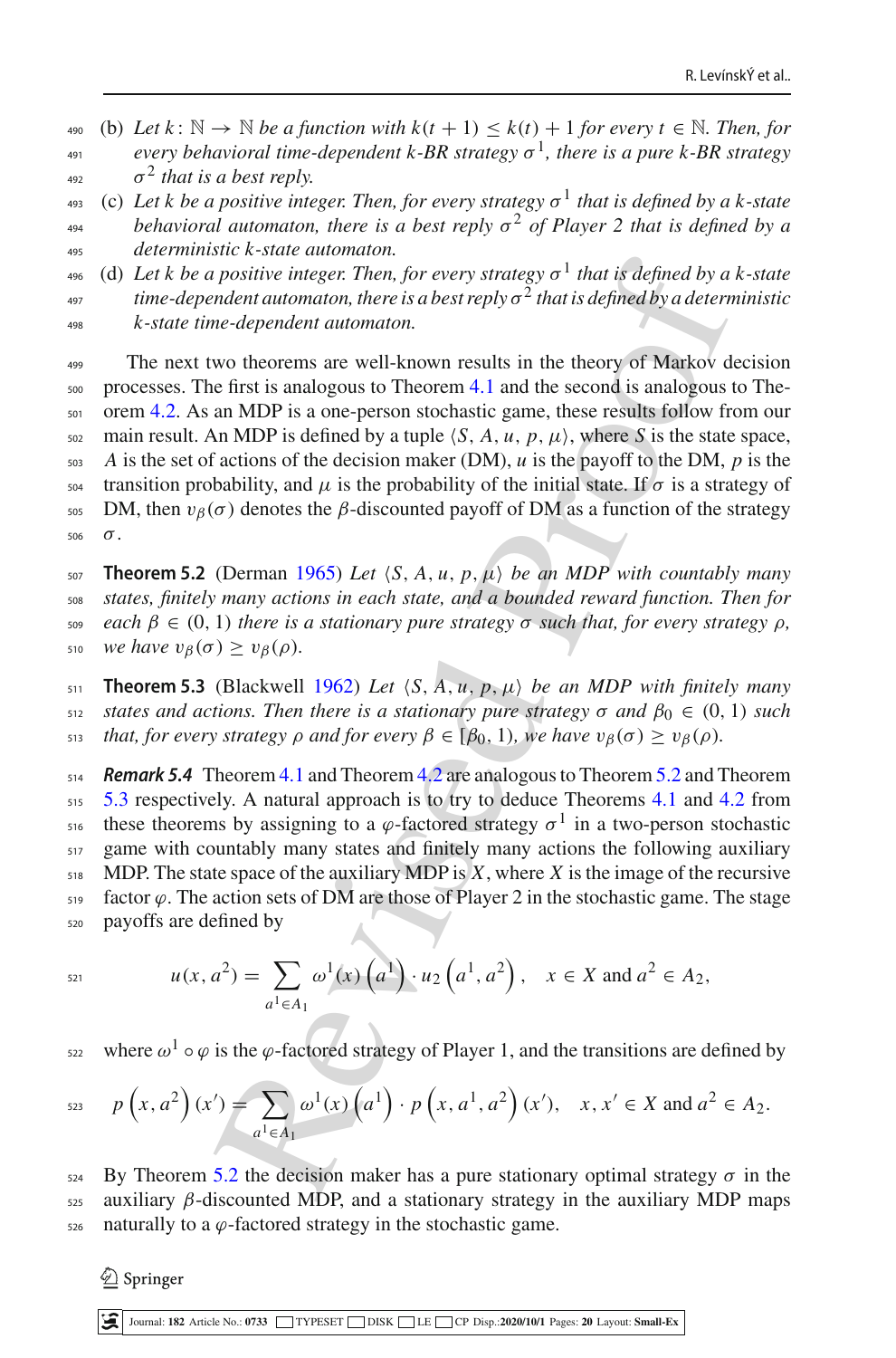$527$  Hence, it is tempting to argue that this proves that this  $\varphi$ -factored strategy in the ssa stochastic game is a best reply of Player 2 to the  $\varphi$ -factored strategy  $\sigma^1$  of Player 1.

 However, in the stochastic game, a strategy of Player 2 may depend also on the past actions of Player 1. In the mapping of the stochastic game to the auxiliary MDP the history of past actions of Player 1 disappears. Hence, the φ-factored strategy σ is a best reply among all strategies that ignore past actions of Player 1, but, at least formally, one cannot argue that it is a best reply among all strategies of Player 2.

### <span id="page-16-0"></span><sup>534</sup> **6 Remarks**

#### <sup>535</sup> **6.1 The role of recursiveness**

Solution the season of the season of the season of the season of the season of the cannot argue that it is a best reply among all strategies of [P](#page-7-1)layer<br>
of **recursiveness**<br>
solve is not a necessary condition in the main re 536 Recursiveness of  $\varphi$  is not a necessary condition in the main results, even in the model of <sub>537</sub> the supergame. For example, consider a supergame, where each player has at least two 538 actions, and let  $\varphi$  be a nonrecursive factor that is independent of the actions of Player 2. Then, for every action function  $\omega^1$ :  $X \to \Delta(A_1)$  of Player 1, if  $\omega^2$ :  $X \to \Delta(A_2)$  is the best reply to  $\omega^1$ , i.e.,  $u_2(\omega^1(x), \omega^2(x)) \ge u_2(\omega^1(x), a^2)$  for every  $x \in X, a^2 \in A_2$ , then the  $\varphi$ -factored strategy  $\omega^2 \circ \varphi$  of Player 2 is a best reply to the  $\varphi$ -factored strategy  $\omega^1$   $\circ$   $\varphi$  of Player 1 in any *β*-discounted game (*G* | *h*).

 $_{543}$  However, if the factor  $\varphi$  is nonrecursive and obeys an additional condition that  $544$  is spelled out below, then the conclusion of Theorem 4.1 does not hold even in the <sup>545</sup> model of the discounted supergame. We illustrate this remark in the model of the <sup>546</sup> supergame where each player has at least two actions. Without loss of generality we s47 can assume that  $A_i = \{0, 1\}$  and that the factor  $\varphi : H \to X$  obeys  $\varphi(h) = \varphi(h'),$  $\varphi(h, (1, 1)) \neq \varphi(h', (1, 1))$  for some histories *h*, *h'*. The added condition is

<span id="page-16-1"></span> $\{\varphi(h), \varphi(h, (1, 1)), \varphi(h', (1, 0))\} \cap \{\varphi(h', (1, 1)), \varphi(h, (1, 0))\} = \emptyset.$  (7)

<sup>550</sup> Then we can find

551 • a payoff function  $u_2$ :  $A_1 \times A_2 \rightarrow [0, 1]$  and

 $\bullet$  a pure action function  $\omega^1: X \to A_1$ ,

sss such that any strategy  $\tau^2$  of Player 2 that is a best reply to  $\omega \circ \varphi$  in both of the <sup>554</sup>  $\beta$ -discounted games, (*G* | *h*) and (*G* | *h'*), obeys  $\tau^2(h) \neq \tau^2(h')$ ; thus  $\tau^2$  is not 555  $\varphi$ -factored.

Using [\(7\)](#page-16-1) we can define a  $\varphi$ -factored strategy  $\omega^1 \circ \varphi$  of Player 1 by setting

$$
\omega^1(\varphi(h)) = \omega^1(\varphi(h')) = \omega^1(\varphi(h, (1, 1))) = \omega^1(\varphi(h', (1, 0))) = 1 \text{ and}
$$

$$
\omega^1(\varphi(h', (1, 1))) = \omega^1(\varphi(h, (1, 0))) = 0.
$$

559 Let the payoff function  $u_2$  of Player 2 be given by

$$
u_2(1, \cdot) = 1 \text{ and } u_2(0, \cdot) = 0.
$$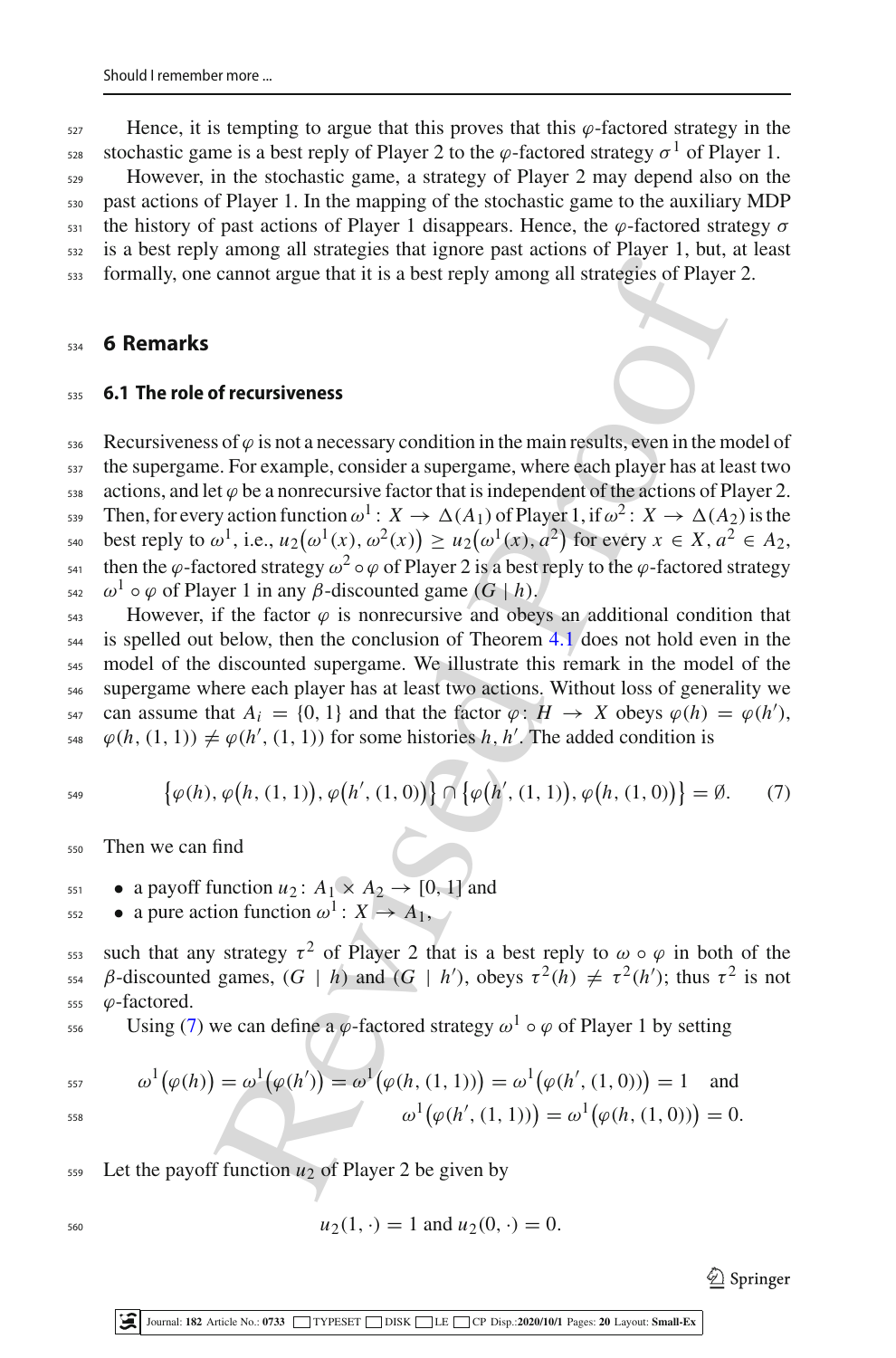561 We will deal with the supergame whose stage game G is  $\langle A_1, A_2, u_1, u_2 \rangle$ . Fix a s<sub>62</sub> sufficiently small discount factor  $β ∈ (0, 1)$  such that  $β > β<sup>2</sup>/(1 − β)$ . Consider the  $563$  supergame (*G* | *h*), i.e., the supergame that follows history *h*. If Player 2 plays action 1  $564$  in the first stage of (*G* | *h*), then she guarantees that her (unnormalized) β-discounted 565 payoff is least  $1 + \beta$ . If Player 2 plays action 0 in the first stage of the supergame <sup>566</sup> (*G* | *h*), then her (unnormalized) β-discounted payoff is at most  $1 + \frac{\beta^2}{1 - \beta}$ . <sup>567</sup> Therefore, any strategy of Player 2 in which action 1 is played in the first stage of  $568$  (*G* | *h*) dominates any strategy of Player 2 in which action 0 is played in the first stage <sup>569</sup> of (*G* | *h*). Therefore, if  $\sigma^2$  is a best reply of Player 2 to  $\omega^1 \circ \varphi$  in the β-discounted  $g_{570}$  game  $(G | h)$ , then  $\sigma^2(h) = 1$ .

are variables and strategy of Player 2 in which action 1 is played in the first sintes any strategy of Player 2 in which action 1 is played in the first sinter<br>herefore, if  $\sigma^2$  is a best reply of Player 2 of  $\sigma$  or  $\$  $\sin$  Similarly, consider the supergame  $(G | h')$ . If Player 2 plays action 0 in the first srage of  $(G | h')$ , then she guarantees that her (unnormalized)  $\beta$ -discounted payoff is at least  $1 + \beta$ . If Player 2 plays action 1 in the first stage of  $(G \mid h')$ , then her <sup>574</sup> (unnormalized) β-discounted payoff is at most  $1+\beta^2/(1-\beta)$ . Therefore any strategy  $575$  of Player 2 in which action 0 is played in the first stage of  $(G | h')$  dominates any s<sub>76</sub> strategy of Player 2 in which action 1 is played in the first stage of  $(G | h')$ . Therefore, if  $\sigma^2$  is a best reply of Player 2 to  $\omega^1 \circ \varphi$  in the *β*-discounted game (*G* | *h'*), then  $\sigma^2(h') = 0.$ 

Hence, if  $\sigma^2$  is a best reply of Player 2 to  $\omega^1 \circ \varphi$  in each one of the β-discounted games  $(G | h)$  and  $(G | h')$ , then  $\sigma^2(h) \neq \sigma^2(h')$  and, therefore, as  $\varphi(h) = \varphi(h')$ , 581  $\sigma^2$  is not  $\varphi$ -factored.

#### <sup>582</sup> **6.2 Compact action spaces**

A natural extension of our model is to consider players with compact action sets  $A_i$ . In this extension, there arises a new problem not found in games with finite action profiles, namely, the existence of a best reply to a given strategy  $\sigma$ . Consider, for example, the following two-player supergame, where the set of actions of each player is the interval <sup>587</sup> [0, 1] and the stage payoff of Player 2 is (at any time) given by  $u_2(a^1, a^2) = a^1 + a^2$ . Now, suppose that Player 1 plays the 1-SBR strategy given by

$$
\sigma^1(a_1,\ldots,a_{t-1}) = \begin{cases} 1, & \text{if } a_{t-1}^2 < 1 \text{ and } t > 1, \\ 0, & \text{otherwise,} \end{cases} \quad e_1 = (0,0).
$$

<sub>590</sub> The strategy  $σ<sup>1</sup>$  is a factor-based strategy with a recursive factor. Indeed, we set  $X = \{B, C\}, \omega(B) = 1$  and  $\omega(C) = 0$ , and  $\varphi(a_1, \ldots, a_{t-1}) = B$  if  $a_{t-1}^2 < 1$  and <sup>592</sup>  $t > 1$ ,  $\varphi(a_1, \ldots, a_{t-1}) = C$ . Then we have  $\sigma^1 = \omega \circ \varphi$ . However, in the *β*-discounted 593 game there is no  $\varphi$ -factored best reply, and any  $\varphi$ -factored reply is dominated by  $594$  (another)  $\varphi$ -factored reply.

of course, there does not exist any general best reply to  $\sigma^1$ . The difficulty stems 596 from the fact that the factor  $\varphi$  is not continuous. However, in analogy to, and using  $597$  the tools of, s[a](#page-18-17)y, Maitra [\(1968\)](#page-18-17), one can generalize Theorem [4.1](#page-7-1) to the setup with a <sup>598</sup> continuous factor.

 $\mathcal{L}$  Springer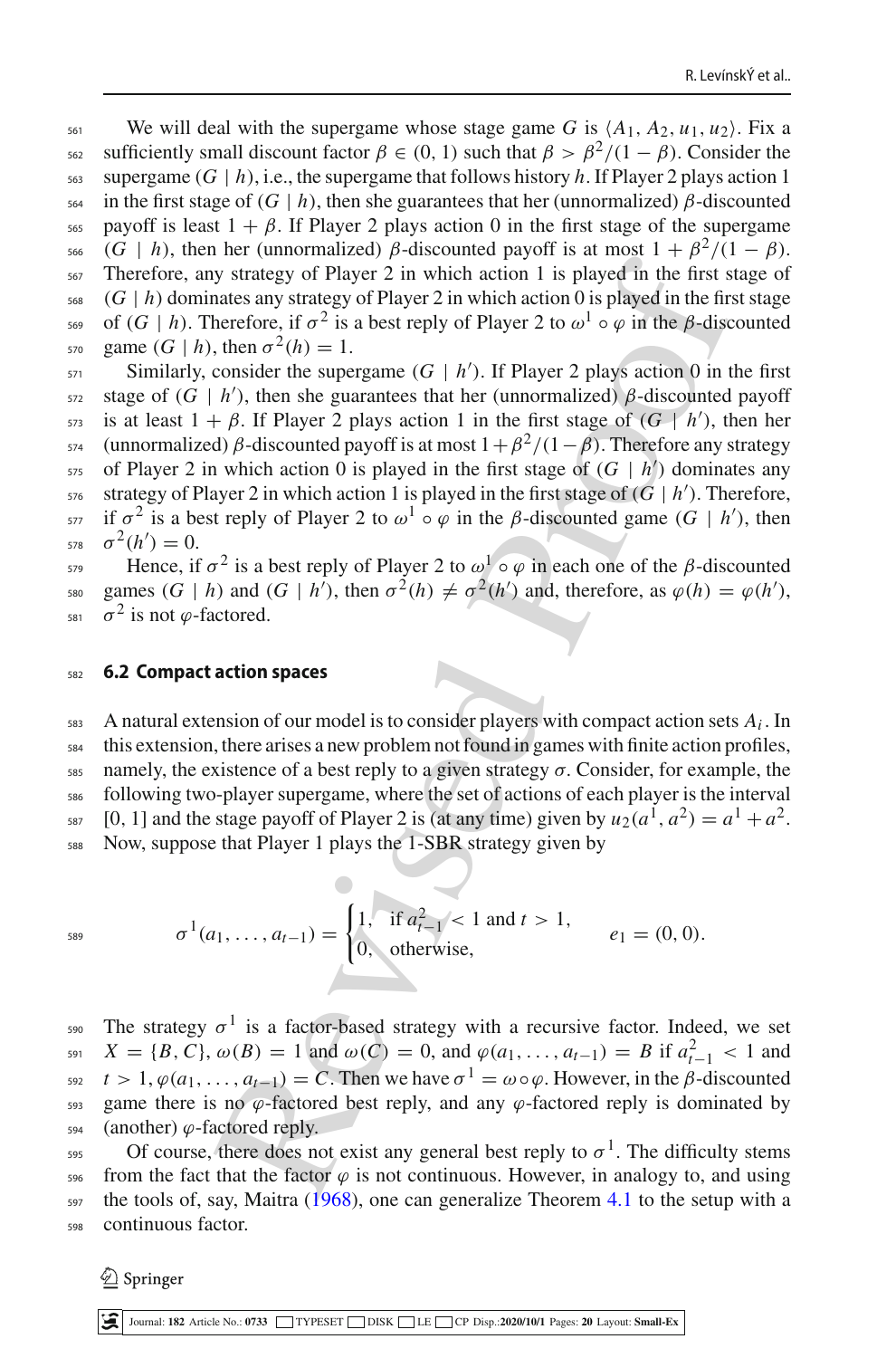### **6.3 Public vs. private strategies**

600 A natural recursive factor  $\varphi$  arises in the theory of repeated games with imperfect 601 monitoring. This natural factor  $\varphi$  maps any finite history of the game to the finite 602 history *x* of the public signals, and we can identify the  $\varphi$ -factored strategies with the so-called *public strategies* [see, e.g., (Radner et al[.](#page-18-18) [1986\)](#page-18-18)]. By contrast, *a private strategy* [see, e.g.,(Kandori and Obar[a](#page-18-19) [2006](#page-18-19))] is a strategy where the current action  $\epsilon_{605}$  depends on the history of public signals (i.e., on elements of *X*), as well as on the history of private signals (e.g., past own actions).

**Example 10**<br>
e.g.,(Kandori and Obara 2006) is a strategy where the current<br>
e.g.,(Kandori and Obara 2006)) is a strategy where the current<br>
e.g.,(Kandori and Obara 2006)) is a strategy where the current<br>
incirculates ign Our question at the outset of this paper can then be reformulated to "If my opponent is using a public strategy, when can I benefit by using my (additional) private signals?"; in other words, "Can a private strategy fare better than any public strategy against a public strategy?" The answer is that in the discounted repeated game with imperfect monitoring (finitely many stage actions and countably many public signals) one does 612 not profit from the additional private signals since the factor  $\varphi$  is obviously recursive.

### **References**

- <span id="page-18-5"></span> Abreu D, Rubinstein A (1988) The structure of Nash equilibrium in repeated games with finite automata. Econometrica 56(6):1259–1281
- <span id="page-18-0"></span> Aumann RJ (1981) Survey of repeated games. In: Essays in game theory and mathematical economics in Honour of Oskar Morgenstern, pp 11–42. Wissenschaftsverlag, Bibliographisches Institut
- <span id="page-18-2"></span>Aumann RJ, Sorin S (1989) Cooperation and bounded recall. Games Econ Behavior 1(1):5–39
- <span id="page-18-6"></span>Ben-Porath E (1993) Repeated games with finite automata. J Econ Theory 59:17–32
- <span id="page-18-10"></span>Blackwell D (1962) Discrete dynamic programing. Ann Math Stat 33:719–726
- <span id="page-18-11"></span> Derman C (1965) Markovian sequential control processes: denumerable state spaces. J Math Anal Appl 10:295–302
- <span id="page-18-7"></span> Kalai E (1990) Bounded rationality and strategic complexity in repeated games. In: Ichiishi T, Neyman A, Tauman Y (eds) Game theory and applications. Academic Press, San Diego, pp 131–157
- <span id="page-18-8"></span> Kalai E, Stanford W (1988) Finite rationality and interpersonal complexity in repeated games. Econometrica 56(2):397–410
- <span id="page-18-19"></span> KandoriM, Obara I (2006) Efficiency in repeated games revisited: the role of private strategies. Econometrica 74(2):499–519
- <span id="page-18-1"></span>Lehrer E (1988) Repeated games with stationary bounded recall strategies. J Econ Theory 46(1):130–144
- <span id="page-18-17"></span>630 Maitra A (1968) Discounted dynamic programming on compact metric spaces. Sankhyā Indian J Stat Ser A 30(2):211–216
- <span id="page-18-9"></span>Maskin E, Tirole J (2001) Markov perfect equilibrium. I. Observable actions. J Econ Theory 100(2):191–219
- <span id="page-18-14"></span>Mertens J-F, Neyman A (1981) Stochastic games. Internat J Game Theory 10(2):53–66
- <span id="page-18-12"></span> Neyman A (1997) Cooperation, repetition, and automata. In: Hart S, Mas-Colell A (eds) Cooperation: game theoretic approaches, volume 155 of NATO ASI Series F, pp 233–255
- <span id="page-18-3"></span> Neyman A (1985) Bounded complexity justifies cooperation in the finitely repeated prisoners' dilemma. Econ Lett 19:227–229
- <span id="page-18-15"></span> Neyman A (2003) From Markov chains to stochastic games. In: Neyman A, Sorin S (eds) Stochastic games and applications. Springer, Dordrecht, pp 9–25
- <span id="page-18-13"></span> Neyman A, Okada D (2009) Growth of strategy sets, entropy, and nonstationary bounded recall. Games Econ Behavior 66(1):404–425
- <span id="page-18-16"></span> Press WH, Dyson FJ (2012) Iterated prisoner's dilemma contains strategies that dominate any evolutionary opponent. PNAS 109(26):10409–10413
- <span id="page-18-18"></span> Radner R, Myerson R, Maskin E (1986) An example of a repeated partnership game with discounting and with uniformly inefficient equilibria. Rev Econ Stud 53(172):59–69
- <span id="page-18-4"></span>Rubinstein A (1986) Finite automata play the repeated prisoner's dilemma. J Econ Theory 39(1):83–96